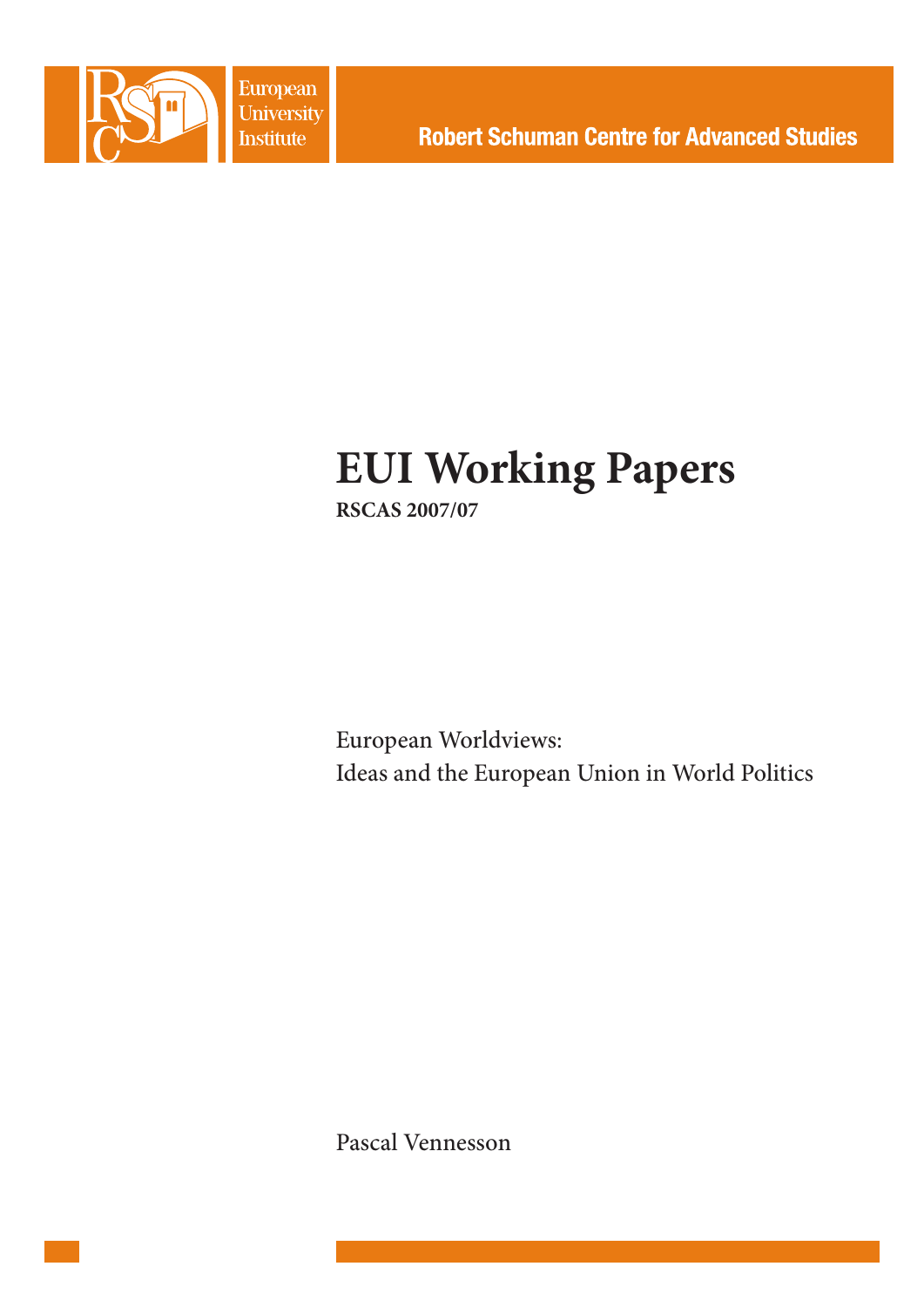# **EUROPEAN UNIVERSITY INSTITUTE, FLORENCE ROBERT SCHUMAN CENTRE FOR ADVANCED STUDIES**

*European Worldviews: Ideas and the European Union in World Politics* 

**PASCAL VENNESSON**

EUI Working Paper **RSCAS** 2007/07 **BADIA FIESOLANA, SAN DOMENICO DI FIESOLE (FI)**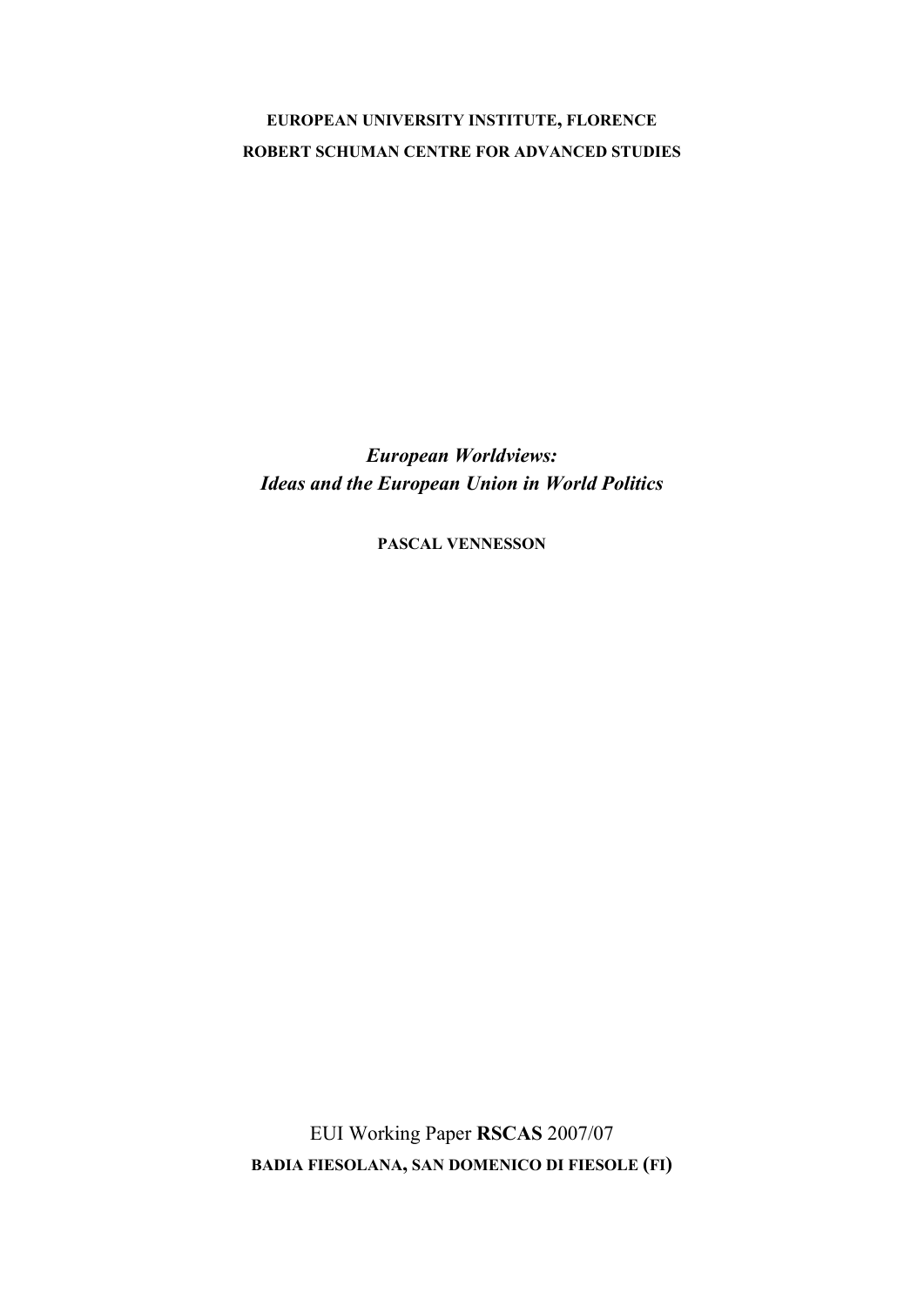© 2007 Pascal Vennesson

This text may be downloaded only for personal research purposes. Additional reproduction for other purposes, whether in hard copies or electronically, requires the consent of the author(s), editor(s). Requests should be addressed directly to the author(s).

If cited or quoted, reference should be made to the full name of the author(s), editor(s), the title, the working paper, or other series, the year and the publisher.

The author(s)/editor(s) should inform the Robert Schuman Centre for Advanced Studies at the EUI if the paper will be published elsewhere and also take responsibility for any consequential obligation(s).

ISSN 1028-3625

Printed in Italy European University Institute Badia Fiesolana I – 50016 San Domenico di Fiesole (FI) Italy [http://www.eui.eu/RSCAS/Publications/](http://www.eui.eu/RSCAS/Publications)  <http://cadmus.eui.eu>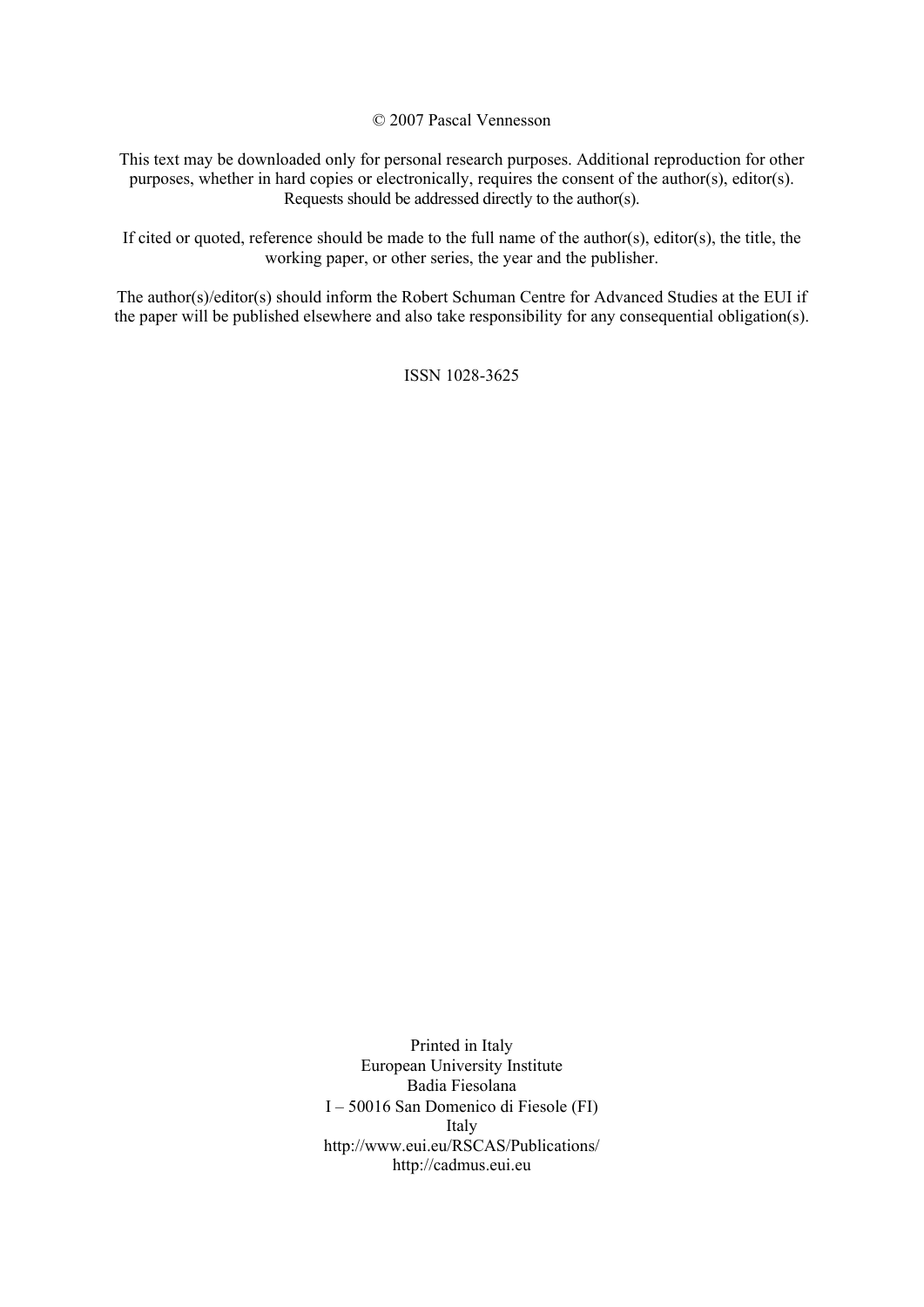# **Robert Schuman Centre for Advanced Studies**

The Robert Schuman Centre for Advanced Studies (RSCAS), directed by Stefano Bartolini since September 2006, is home to a large post-doctoral programme. Created in 1992, it aims to develop inter-disciplinary and comparative research and to promote work on the major issues facing the process of integration and European society.

The Centre hosts major research programmes and projects, and a range of working groups and ad hoc initiatives. The research agenda is organised around a set of core themes and is continuously evolving, reflecting the changing agenda of European integration and the expanding membership of the European Union.

Details of this and the other research of the Centre can be found on: <http://www.eui.eu/RSCAS>

Research publications take the form of Working Papers, Policy Papers, Distinguished Lectures and books. Most of these are also available on the RSCAS website: [http://www.eui.eu/RSCAS/Publications/](http://www.eui.eu/RSCAS/Publications) 

The EUI and the RSCAS are not responsible for the opinion expressed by the author(s).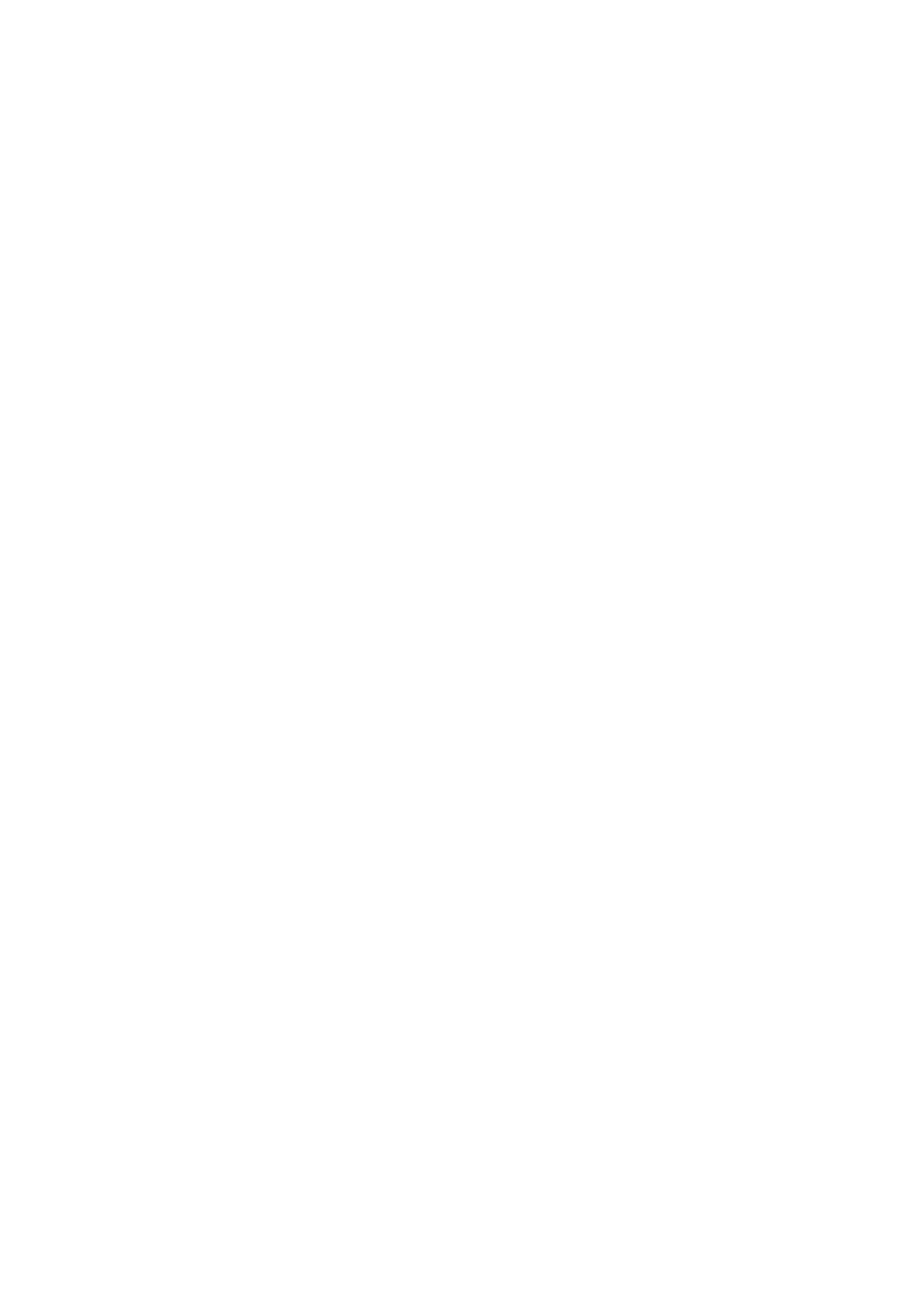# **Abstract**

In international politics, what do the leaders of the European Union (EU) want? How do they understand international relations and how do they see the EU in world politics? The goal of this paper is to provide an introduction to the collective research on 'European Worldviews'. This research applies first-image thinking, in particular Nathan Leites' operational code analysis, to five key figures and office holders of the European Union: Javier Solana, Robert Cooper, Benita Ferrero-Waldner, Peter Mandelson and Joseph Borg. We explore these EU officials' worldviews, the set of ideas and values about history and politics which shape their political strategies and their action. First, the paper puts the analysis of European worldviews in a wider theoretical context: the revival of idea-based explanation in International Relations and the rise of realist theories of foreign policy taking policymakers' strategic assessments and problem-solving styles seriously. Second, the paper presents the operational code approach, and explain its added value to analyze European worldviews. Third, it focuses on the relations between worldviews and the EU in world politics. Finally, this paper argues that European worldviews matter because they are deeply embedded in political action and provide identity and power to the EU in world politics. They interact with the individual characteristics of policy-makers, with the institutional context of their action, and with the international environment in which they act. The conclusion spells out a research agenda and suggests some policy implications.

#### **Keywords**

European Union, First image, Ideas, Foreign Policy, Leites (Nathan), Operational Code, Strategy, Worldviews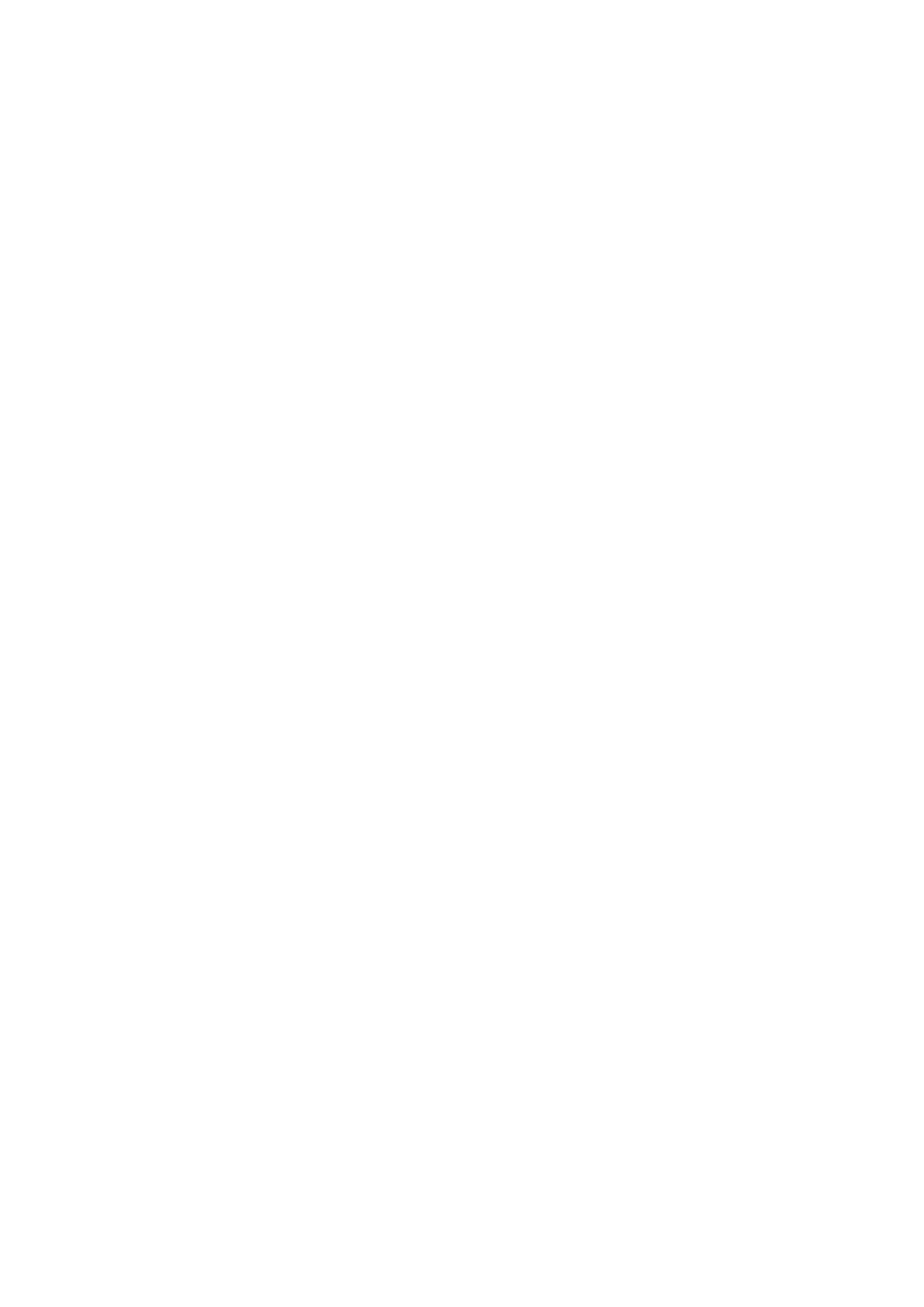# Introduction<sup>1</sup>: **The EU in World Politics: Policy-Makers' Views from Brussels**

In international politics, what do the leaders of the European Union (EU) want? How do they understand international relations and how do they see the EU in world politics? What drives their strategic choices and political calculations? The EU is deeply involved in international politics. Not only does it has, willingly and unwillingly, a variety of impact abroad but, in turn, the international system shapes its development (Hill, Smith in: Hill, Smith, eds., 2005: 3-17). This interplay between the EU and the world covers a wide range of domains, from trade to troop deployments, from regulations to development aid, from sanctions to the promotion of human rights and democracy. Some EU actions, or EU mandated actions, are largely publicized, while others are implemented below the news level. But publicized or hidden, EU actions reverberate in the international system. Furthermore, in December 2003 EU member states agreed on a grand strategy. *A Secure Europe in a Better World. Europe's Security Strategy* defined the EU's grand strategy, identifying European interests and intentions and attempting to relate ends and means. As a consequence, EU policymakers, like the High Representative for the Common Foreign and Security Policy, the President of the European Commission and several Commissioners, the High Representatives of the EU in various countries and regions, the Heads of the European Commission Delegations, the Director Generals in the Council secretariat, some members of the European Parliament, act in response to the emergence, persistence or worsening of international policy problems. They act internationally in the name of the EU or in the name of the European Commission and from the outside, this distinction is often blurred.

EU officials make political calculations regarding international affairs, they decide what objectives to select and what ought to be done in world politics, they seek to balance ends and means, they deal with the uncertainty and the risks pervasive in international relations. Yet, we know little about the ways in which they approach international problems, and make foreign policy. In order to fill this gap we need get a better understanding of EU officials' worldviews, the set of ideas and values about history and politics which shape their political strategies and their action. Only then can we assess how these officials articulate the interests, objectives and intentions of the EU and contribute to its international existence. EU policy-makers conceptualize international relations, and the type of international system they consider desirable. They develop ideas and values about the foreign policies that they believe would be positive and feasible for the EU, about the « roles » that the EU plays, and should play, in international politics. They think about causes and effects in foreign policy. Valuable work on European Commissioners' conceptions of governance, for example, do not deal with international relations (Hooghe, 2001; Joana, Smith, 2002). On the one hand, Europeanists underuse the approaches developed, some of them long ago, in the study of international relations and foreign policy to grasp political and strategic assessments. On the other, international relations and foreign policy specialists do not readily include EU officials among their preferred subject of analysis. We seek to bridge this gap and apply first-image thinking, in particular operational code analysis, to key figures and office holders of the European Union.

European worldviews are important because they shape perceptions, strategic assessments, styles of policy-making and decisions. Differences in worldviews, for instance, underlie divergence in the U.S. and EU approaches to China (Shambaugh, 2005). The politics of worldviews entails unsettling tensions with both international and domestic consequences. Worldviews can provide assurance on strategic priorities, generate and sustain support and facilitate coordination and coherence in foreign

1

<sup>1</sup> This paper is the first in a collection of six related RSCAS working papers (EUI-WP RSCAS 2007/07 toEUI-WP RSCAS 2007/12, inclusive). Earlier versions of these papers were presented at the workshop 'European Worldviews: Ideas and the European Union in World Politics', European University Institute-Robert Schuman Center for Advanced Studies, 6 June 2006. We thank the participants for their stimulating comments, especially Marise Cremona, Raffaella Del Sarto, Kjell Engelbrekt, Virgnie Guiraudon, Ulrich Krötz, and Laura Zanotti.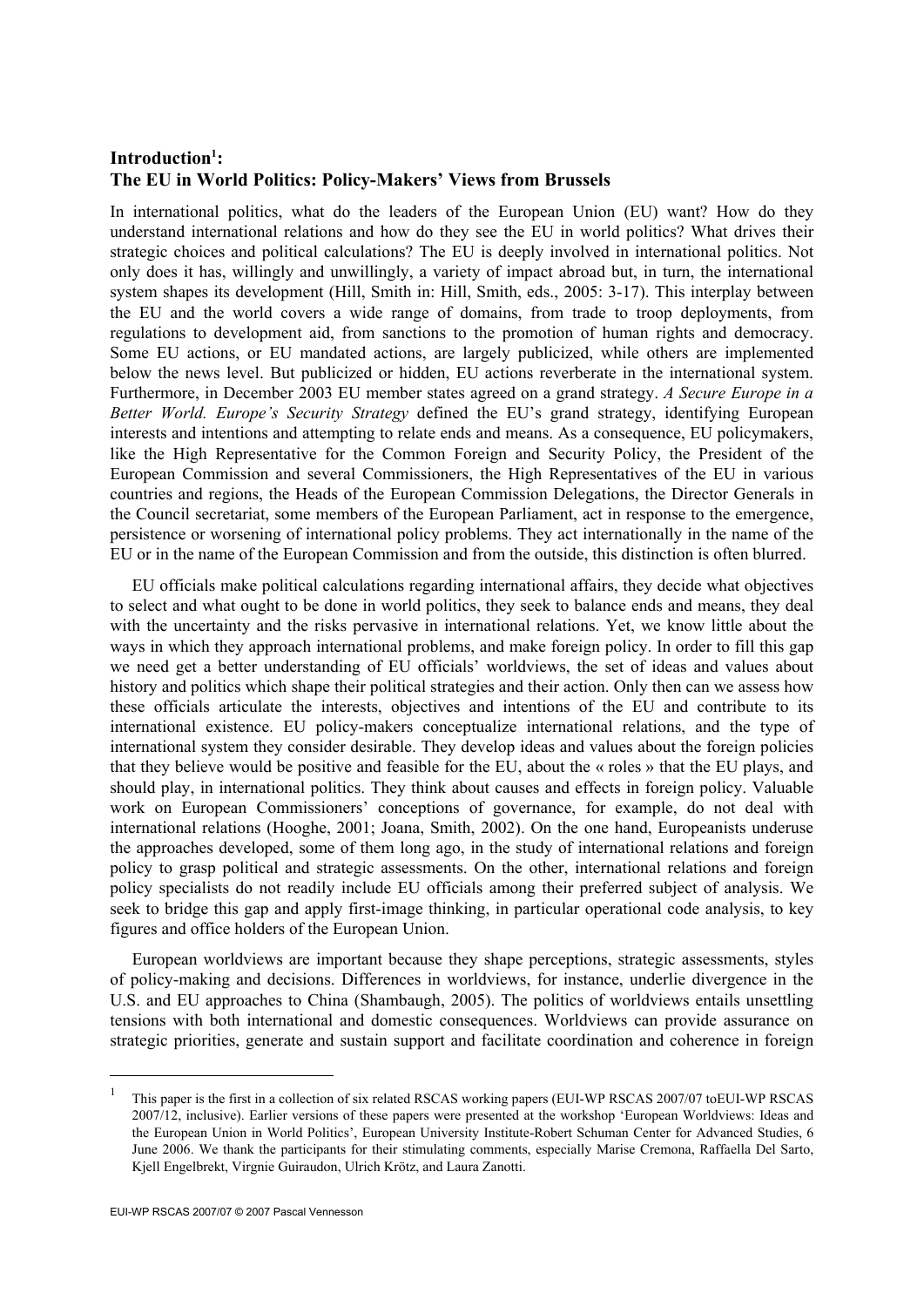policy-making. They can help to convince and to influence as well. But worldviews might also raise expectations and generate criticisms. Domestic and international opponents are often keen on raising the charge of inconsistency, and of hypocrisis. When EU officials seek to lift the arms embargo against China, to re-channel the EU support to the Palestinian authority, to defend European values during the Danish cartoons crisis, or to convince Iranian's leaders to abandon their nuclear weapons program, they struggle with contradictions and adjust both their strategic ideas and their policies. Depending on the course of events, an explicit conception of international relations can be an asset or become a liability.

The empirical core of our project is an investigation of how key members of the EU elite understand world politics, and the EU's role in world politics at the beginning of the 21st century. Our objective is to identify and explore their perspective on fundamental aspects of international relations, the ways in which they conceptualize international politics and the EU in international politics. We are interested in their images of international relations, their reasoning, the categories and the language they use. We do not examine the EU's substantive positions as such, but officials' broader ideas which frame those positions. These ideas shape their perceptions, their assessments and their decisionmaking processes. In sum, we want to know more about how, and why, they think and talk about world politics the way they do. We focus on five EU officials: Javier Solana, High Representative for the Common Foreign and Security Policy, Robert Cooper, Director-General in the Council Secretariat, Benita Ferrero-Waldner, Commissioner for External Relations, Peter Mandelson, Commissioner for External Trade, and Joseph Borg, Commissioner for Fisheries. We select those policy-makers for three reasons. First, we include Council and Commission officials: they both contribute to the EU's international action but in different ways. The similarity and differences of their worldviews is an important empirical question. Second, we include actors at different levels of responsibility who hold different positions, and use ideas in different ways. Some are self-conscious about ideas, others less so, some are idea-makers others idea-takers. Finally, we include both officials deeply involved in international politics (like the Commissioner for External Relations), and others who cover an area which is partially internationalized. It is important to cover both aspects because a worldview can exist by implication, it does not have to be stated in a general form. A particular way of thinking about a technical issue reveals just as much about a worldview than a broad statement explicitly designed to present a grand strategy. This case selection is only a first cut, however. Other officials could and should be included and further enquiries would enrich and nuance some of our results. Each paper, devoted to one actor, follows the same outline: first we provide biographical information on each individual as well as a presentation of his/her official role, then we lay out his/her conception of international relations (characteristics of the international system, other actors, ideas about power and threats), and finally we explore his/her ideas about the EU as an international actor (views about the EU as such, its implication in world politics, the characteristics of its foreign policy). We adapt and use the questions commonly used to identify political actors' 'operational code'. However, our research does not examine the making of those worldviews, nor on their evolution over time, be it from the Prodi Commission to the Barroso Commission, for example, or within the mandate of one Commission. Furthermore, while we hypothesize that European worldviews shape decision-making processes, we do not attempt a systematic analysis of their impact in specific policy choices.

As an introduction to the collective research project, this paper is organized as follows. In the first part, I put our analysis of European worldviews in a wider theoretical context: the revival of ideabased explanation in International Relations and the rise of realist theories of foreign policy taking policymakers' strategic assessments and problem-solving styles seriously. In the second part, I present the operational code approach, and I explain its added value to analyze European worldviews. In the third part, I focus on the relations between worldviews and the EU in world politics. I discuss critically three aspects of the notion of 'European worldviews'. To what extent, and in what sense, are these worldviews 'European'? Is this a genuine worldview, or just a label covering a collection of disparate and contradictory beliefs? How uniquely European is it? Then, I argue that European worldviews matter because they are deeply embedded in political action and provide identity and power to the EU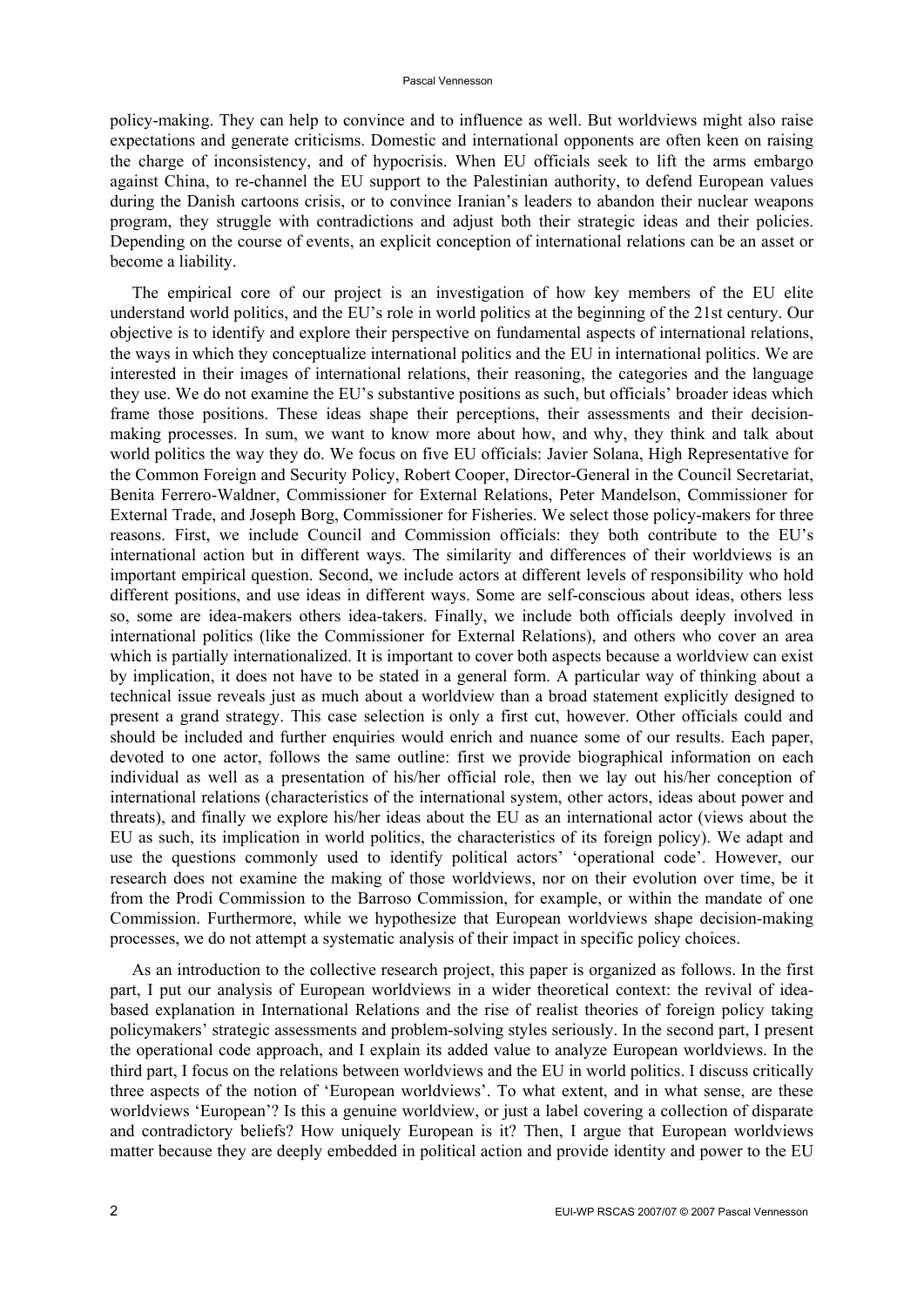in world politics. They interact with the individual characteristics of policy-makers, with the institutional context of their action, and with the international environment in which they act. The conclusion spells out a research agenda and suggests some policy implications.

# **I. Realist Ideas: European Worldviews and Foreign Policy-Making**

Our project is theoretically located at the intersection of two intellectual trends: the revival of ideabased explanation in International Relations, on the one hand, and the rediscovery of realist theories of foreign policy taking policymakers' assessments and understanding of their situation seriously, on the other. Specifically, we focus on an overlooked dimension of EU foreign-policy making: officials' approaches to policy-making and problem-solving in the EU's international action.

#### *A. Ideas and the Process of Strategic Judgment*

In virtually every corner of International Relations (indeed, of political science), not least in the study of the EU, scholars have been busy incorporating the role of ideas in a wide variety of ways. Numerous researches have put the emphasis on ideas and discourses in the study of European integration and public policies in Europe (Parsons, 2003; Schmidt, Radaelli, 2004), and the EU has been called a 'normative power' (Manners, 2002). Our research belongs to this revival of idea-based attempts to analyze foreign policy dynamics. While this renewal of ideational explanations has been enlightening, the result is that the study of the EU (not to mention political science and international relations) is by now awash with ideas-oriented conceptual frameworks. The menu for choice has been expanding, as well as the range of notions available, dealing in each case with distinct questions and problems: ideas, norms, culture, strategic culture, beliefs, belief-systems, cognitive maps, ideology, identity, attitudes, images, policy paradigms, référentiels, social representations, frames, discourses, doctrines, and schematas, etc. By studying policy-makers' worldviews we open the black box of actors' preferences, and most importantly we explore the ways in which they approach policy choice. In international politics, all the actors do not necessarily have the same propensity to maximize their relative power. Resources and political capital can be spend on many different things and in different ways, domestically and internationally. Polities which have the potential to play a significant international role can prefer to play a relatively minor one instead. Competing images of the Soviet Union during the Cold War, and competing images of China today, can drive divergent policy preferences. Worldviews are important because they lead policy-makers to perceive and to misperceive, to identify and to label events and actors in international relations. By rendering international events meaningful, these ideas organize their experience and guide their action. Identifying EU officials' ideas and their perceptions of the world help us to get a better sense of how they define the interests of the EU reflected in the EU's foreign policies. European worldviews form the basis from which policy-makers develop and use the political, economic and symbolic power of the Euro-polity, together with military power, in peacetime and wartime, to secure the polity's objectives. European worldviews are also significant because EU officials have an agenda about how international politics should be framed. For example, the EU does not have a military strategy, but a security strategy, it does not have enemies and allies but partners, it does not seek a zone of influence, nor does it pretend to have a 'backyard', but it has a neighbourhood policy. There are two pitfalls in the ways in which analysts usually deal with such ideas. One is to take these categories for granted and to import them directly and uncritically in their analysis. The other is to dismiss them as nothing more than rationalizations or idealist fantasies, and to look beneath the surface for the truly influential factors. We propose instead to take seriously the articulated ideas of policy-makers and to engage with their views of international relations and of the EU in international politics. Knowing more about influential policy-makers strategic ideas helps to get a sense of the interactions among international actors. The international system is not just made of the distribution of material power, but of the distribution of interests and aims as well (Wendt, 1999; Herrmann, 1995: 278). Worldviews matter because an important part of international politics is about conflicting worldviews.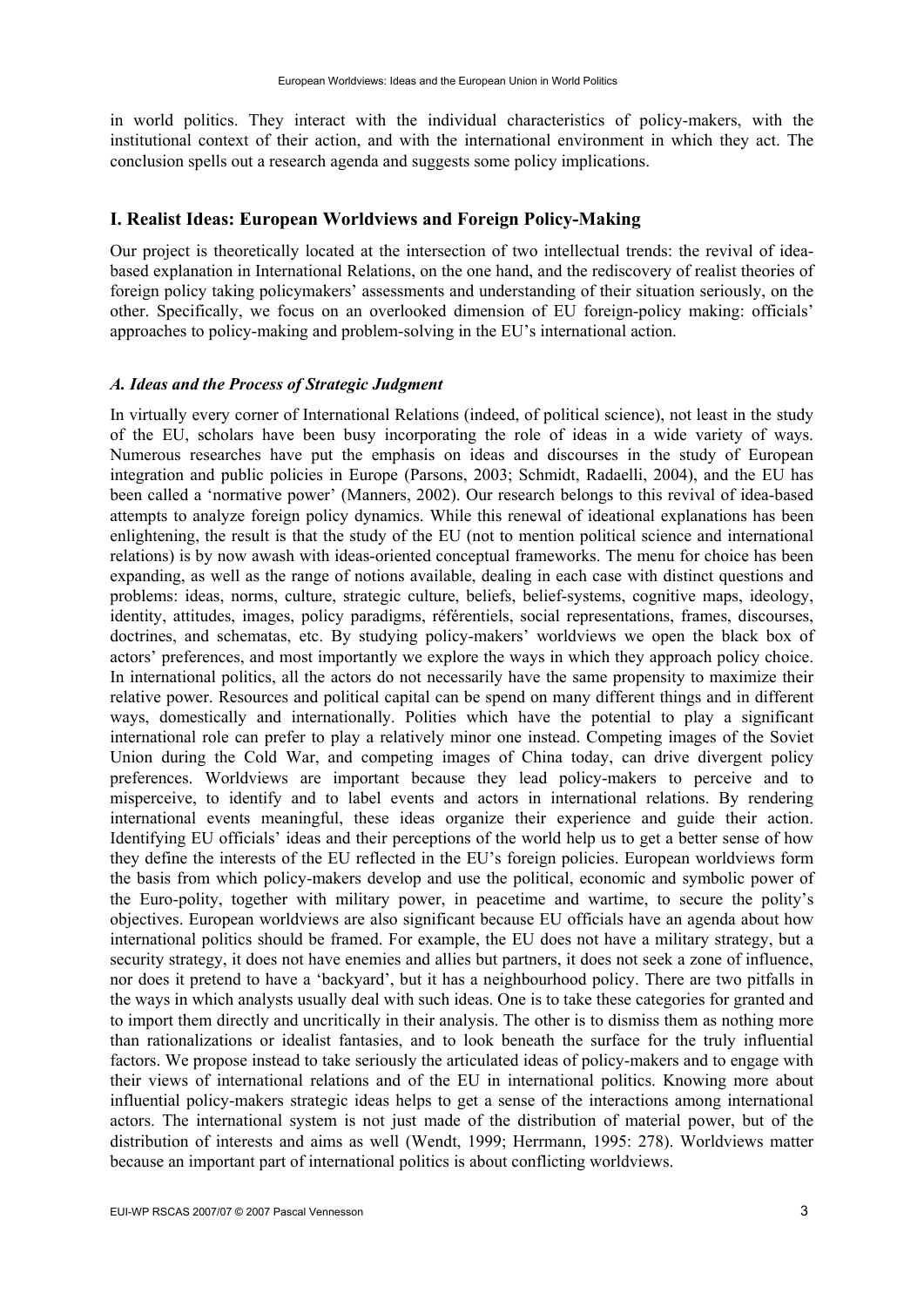#### Pascal Vennesson

#### *B. Bringing the First Image Back in the Study of the EU as an International Actor*

As ideas were becoming more prominent in International Relations, realist theories of foreign policy moved away from Kenneth Waltz's structural realism and focused more on the need to examine carefully how policy-makers see the international context, assess other actors and themselves, define what they want, and decide to act (Rose, 1998). This renewal of interest for policy-makers problemsolving efforts suggests that it is worthwhile to incorporate the first image to the study of the EU as an international actor. The expression 'first image' was coined by Kenneth Waltz to identify one of the levels of analysis that could be used to analyze the causes of war and, by extension, international politics (Waltz, 1959, 12, 16-41, 42-79; Singer, 1961). In the first image, international action is the product of the conceptions and behavior of individual rulers. The second image considers that international action depends on the domestic characteristics of societies and states. The third image implies that international action depends on the nation's relative position, in terms of power and geography, in an anarchic international system. Waltz dismissed explanations of the causes of war grounded in the first image and privileged instead the third image. Since then, however, numerous work explored the psychological dynamics of foreign policy especially in decision-making processes, notably perceptions, analogies, use of information and advise, groupthink, and leadership style (Jervis, 1976; George, 1980; Khong, 1992; Hart et. al., 1997). More recent first-image work discusses different ways to take into account the role of individual decision-makers in international politics, especially inter-group relations, reputation and emotions (Mercer, 1995; Goldgeier, 1997; Byman, Pollack, 2001; Herrmann, 2002; Walker, 2004).

In order to contribute to this renewal of first-image thinking we suggest two developments. First, we connect the growing interest for ideas and first-image thinking by focusing on the ideas embedded in the process of problem-solving and strategic judgement (Hirschman, 1963, 1-7, 227-246; Gaddis, 1982, viii-ix; Johnson, 1995; May, 2001, 448-464; Tetlock, 2005; Jervis, 2006). Second, we argue that the EU in international politics is a fertile ground to bring first image thinking back in, a dimension that has been overlooked in the study of the EU's external relations. At first sight, the EU is a hard case for first image theorizing. The usual focus of the study of the EU as an international actor is its complex institutional and legal framework (Smith, 2004). These institutional and legal constraints are such that they would seem to put considerable limits on what individual policy-makers can envision and implement. This view is coherent with the popular representation of the EU in world politics. Cartoonists regularly represent the EU as a faceless bureaucrat, dressed in a dark suit and carrying his briefcase. These cartoons nicely capture what appears to be an important characteristic: clearly identified policy-makers and their ideas do not seem central in the EU's foreign policy-making. We agree that the ambition and scope of the EU's foreign policy is, in part, the product of its institutional characteristics and of the international system, especially the relative power capacity of the EU. Still, the impact of these institutional and systemic factors on the EU's international action is indirect and complex. The pressures and incentives of institutions and of the international system are translated, and reframed, internally. Policy-makers are not just transmission belts linking material capacities to foreign behavior. Entrepreneurial foreign policy making plays a significant and autonomous role in international action. The EU's foreign policy choices are affected by policy-makers and their ideas regarding the international system and the international role of the EU polity are significant. Still, because the international environment is complex, they are not always able to assess it in a systematic and continuous way. Furthermore, they are sometimes unable to use the full range of their material resources. In sum, there is such a thing as a distribution of power in the international system, but its impact is indirect and problematic. Policy-makers' understanding and evaluation of this context is uneven and erratic. Yet, EU policy-makers seek to control and shape the external environment of the EU. We ask about the processes of judgment and calculation that they use to do so and we hope to contribute to the body of existing scholarship which takes as a serious empirical question policymakers perceptions and assessments of international relations and of power (Jäckel, 1969; Friedberg, 1988; Wohlforth, 1993). Ignoring motives altogether, and focusing on the EU's behaviour is question begging: it does not answer the question of why EU policy-makers behaved the way they did (on these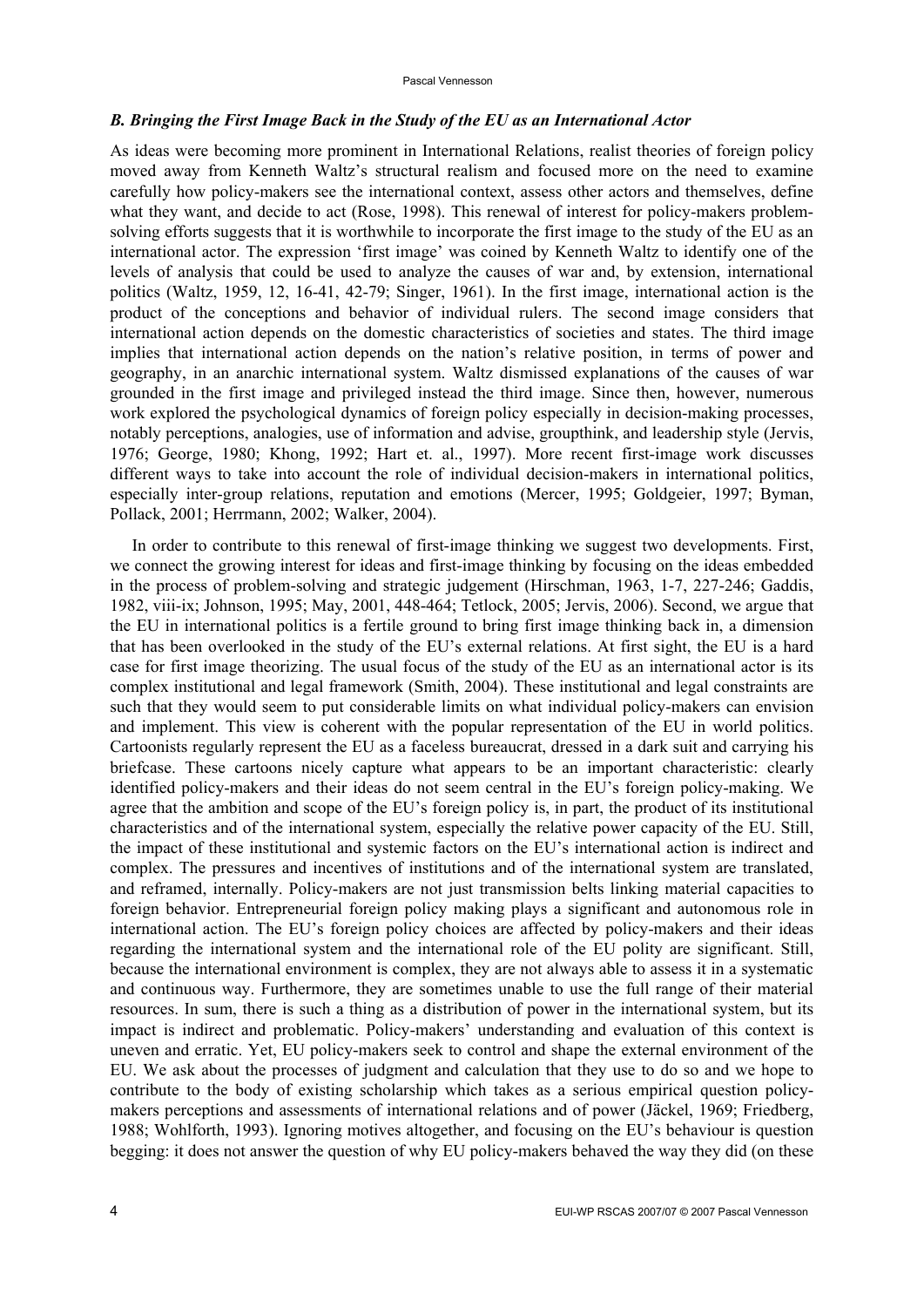difficulties: Herrmann, 1995: 271-272; Herrmann, 2002). Both policy-makers and scholars want to know the thinking behind the behavior (Wohlforth, 1993: 297). In sum, the study of ideas and motives is needed because the alternative, assuming preferences instead of asking what they are, ends-up in a *cul-de-sac* (Simon, 1985).

# **II. From the Politburo to the European Union: the Operational Code Revisited**

To identify and analyze European worldviews, we put to the task the operational code construct as it has been originally defined by Nathan Leites, and reformulated by Alexander George. In this section, I indicate the intellectual origins of this approach, its main characteristics and how we use it, as well as its added-value to get a better grasp of European worldviews.

#### *A. What is the Operational Code Approach?*

If he did not invent the expression operational code, Nathan Leites introduced it in the social sciences, and specifically in political psychology, at the beginning of the 1950s with *The Operational Code of the Politburo* (1951) and *A Study of Bolshevism* (1953) (Walker, 1990: 403-404; for an historian's vigorous, but flawed, critique: Robin, 2001: 124-143). Leites identified the Bolshevik elite's general decision rules, as well as the axioms on which these rules were based. The scientific and policy challenge was to do so at a distance. Since in-depth interviews, or field research, were out of question, the beliefs of the members of the Politburo would have to be assessed from what they said, and more specifically, so argued Leites, from the verbal production of Lenin and Stalin (an empirical choice that has been criticized at the time). His main goal was to discover the « political strategy » of Bolshevism and its sources, including its broader intellectual, historical and cultural roots (Leites, 1951: xi). Leites quoted not only Lenin and Stalin but various  $19<sup>th</sup>$  and  $20<sup>th</sup>$  century Russian writers as well to indicate the persistence of some psychological characteristics and highlight the Russian context of Bolshevik beliefs. In his other works devoted to the Soviet Union, Leites explored the implications of his findings for specific policy domains, like the Soviet style of military strategy, or particular events, like the Moscow trials (Leites, Bernaut, 1954; Leites, 1982). He also contrasted his findings with other prominent attempts to make sense of the Politburo's behavior at the time, be it the work of James Burnham, or the articles and editorials of *The Economist* from 1946 until 1950 (Leites, 1950, 1952). While not using the operational code construct as explicitly, Leites developed similar analyses of the French political elites during the Fourth Republic as well as the Chinese elite.

After Leites initial research, the notion of operational code disappeared from academia, but not from policy think tanks, for more than fifteen years. When Alexander George, having worked from the RAND Corporation himself, brought the notion back in a RAND publication in 1967, published as a review paper in 1969, he acknowledged that the approach had been neglected (George, 1969). George thought that the expression operational code was a misnomer because it carried the image of a mechanical application of a set of predefined options in a decision-making process. Instead, those beliefs really were 'approaches to political calculation' (George, 1969: 191, 220). George's goal was to extract the maxims of political strategy and to focus on them, thereby putting the emphasis on the cognitive aspects of the operational code. To clarify the notion, he distilled out of Leites' rich, but somewhat confusing, account a number of key philosophical and instrumental questions about politics. These questions in turn would help to identify other policy-makers' worldviews (these questions are included below in the annex. See: George, 1969: 201-216). George seeked to make more explicit the ways in which Leites gathered, and organized, his empirical material. Philosophical beliefs are made of assumptions and premises on the fundamental nature of politics, on the nature of political conflict and on the role of individuals in history. Instrumental beliefs deal with ends-means calculations in the context of political action. Starting in the 1970s, the notion of operational code was reformulated several times and used in numerous empirical case studies (for a recent example, Feng, 2005). Ole Holsti, in particular, focused the analysis on two dimension of the operational code, the nature of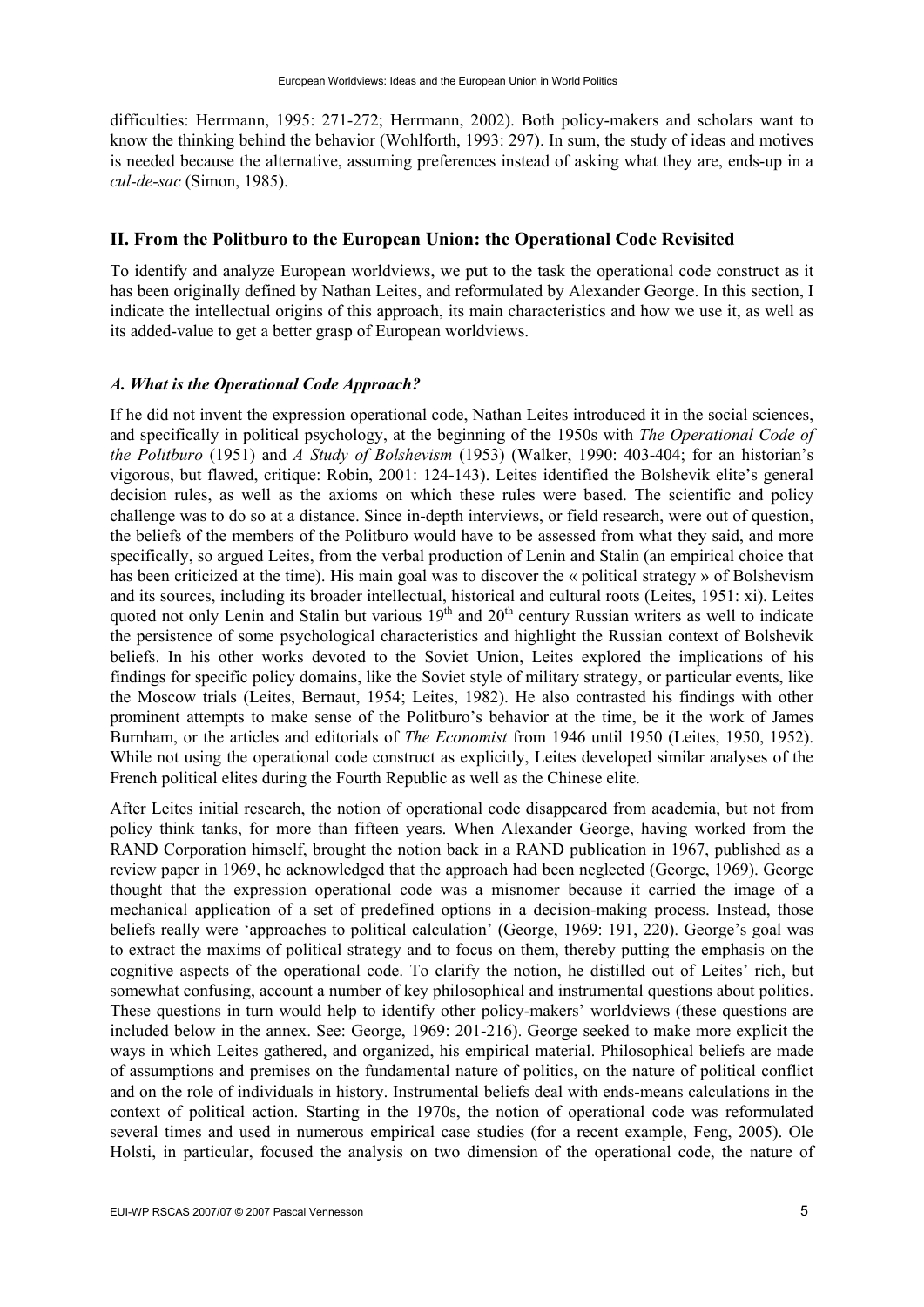political life and the image of the opponent. He used quantitative content analysis to build a typology of operational codes (Holsti, 1962, 1970-1, 1970-2; Walker, 1990). In more recent years, Stephen Walker made a significant contribution to the research on operational codes by emphasizing the role of framing effects, liking beliefs, motivations and actions (Walker, 1983, 1990, 1999, 2003, 2004; for a critique of the approach, Sjoblom, 1982). Finally, both neo-classical realists and students of strategic cultures recognize the importance of problem-solving ideas in foreign policy making and our project belongs to this latter way to use the operational code construct (Johnston, 1995, 33-39; Meyer, 2005).

#### *B. How Policy-Makers Decide: the Added Value of the Operational Code Approach*

The operational code approach is especially useful to examine the EU as an international actor for three reasons. First, the operational code approach specifically focuses on ideas related to problemsolving, strategic assessments and political calculations. The notion is thus well-suited to get a better sense of the process of EU policy-makers' foreign policy judgment, and the ways in which they decide how to act. Scholars, analysts and policy-makers often are interested in a specific decision or in a specific policy, but they ask less frequently how policy-makers arrive at decisions or implements them. Hence, the operational code approach is distinct from other attempts to identify the meaning and the identity of the European project, and the role of norms in the EU's international influence (Guisan, 2003; Manners, 2002. See also, Cremona, 2004). We want to understand why and how boundedrational policy-makers calculate, decide what is their favoured goal, confront uncertainty, and balance ends and means (see also: Greenstein, 1969, 2000; Neustadt, May, 1986: 157-180). We hypothesize that their worldviews shape the ways in which they process information and calculate. We are not interested in European ideas in the abstract, or only when they are formally enshrined in treaties, but in their relationship to strategy and action. Worldviews are an important element of policy-makers' strategic calculations. Knowledge of an actor's worldview helps to '(…) "bound" the alternative ways in which the subject may perceive different types of situations and approach the task of making a rational assessment of alternative courses of action' (George, 1969: 200. See also: Steiner, 1983; Larson, 1994; Jervis, 2006). Policy-makers ideas and values introduce diagnostic propensities: they shape the scope and direction of information processing and influence the definition of the situation. These beliefs might affect choice propensities as well as, favoring, but not determining, certain types of action (George, 1979; Khong, 1992: 20-21). For example, Japanese decision makers in the 1930s and early 1940s believed that human affairs were ultimately controlled by divine forces. Their fatalism expanded the range of risky choices that they were ready to accept in their relation to the U.S. and made deterrence harder to achieve (Ike, 1967: xxiii-xxvi). The domino theory belief has been a central organizing concept in U.S. foreign policy and shaped many crucial decisions for decades (Jervis, Snyder (eds.), 1991; Ninkovich, 1994).

Second, the operational code approach focuses on policy-makers and their ideas a dimension usually overlooked in the study of the EU as an international actor. Foreign policy choices are made by actual political leaders and elites, and their worldviews matter. Bringing the first image back in does not imply being reductionist and falling prey of a naïve psychologism (Greenstein, 1969, 33-62; Herrmann, 2002). First, Leites original formulation of the operational code did not focus on one individual policy-maker, but seeked to capture the spirit of a ruling elite. Second, the operational code construct belongs to an intellectual tradition which emphasizes the interplay between cultural identities, psychological factors and political dynamics. Nathan Leites worked with Lucian Pye, one of the major figures of the political culture and political development *problématique* in the 1960s and 1970s (Pye in: Pye, Verba (eds.), 1965: 7-8). His theoretical and empirical project was closely linked to the efforts of sociologists and anthropologists in the late 1940s and 1950s to study ideas and values and connect them to a theory of action (Kluckhohn, 1955; Parsons, Shils (eds.), 1951; see also Dumont, 1980: 261-266).

Finally, the operational code approach provides guidelines to identify worldviews empirically. George reformulation of the operational code is not a method of analysis as such, but a set of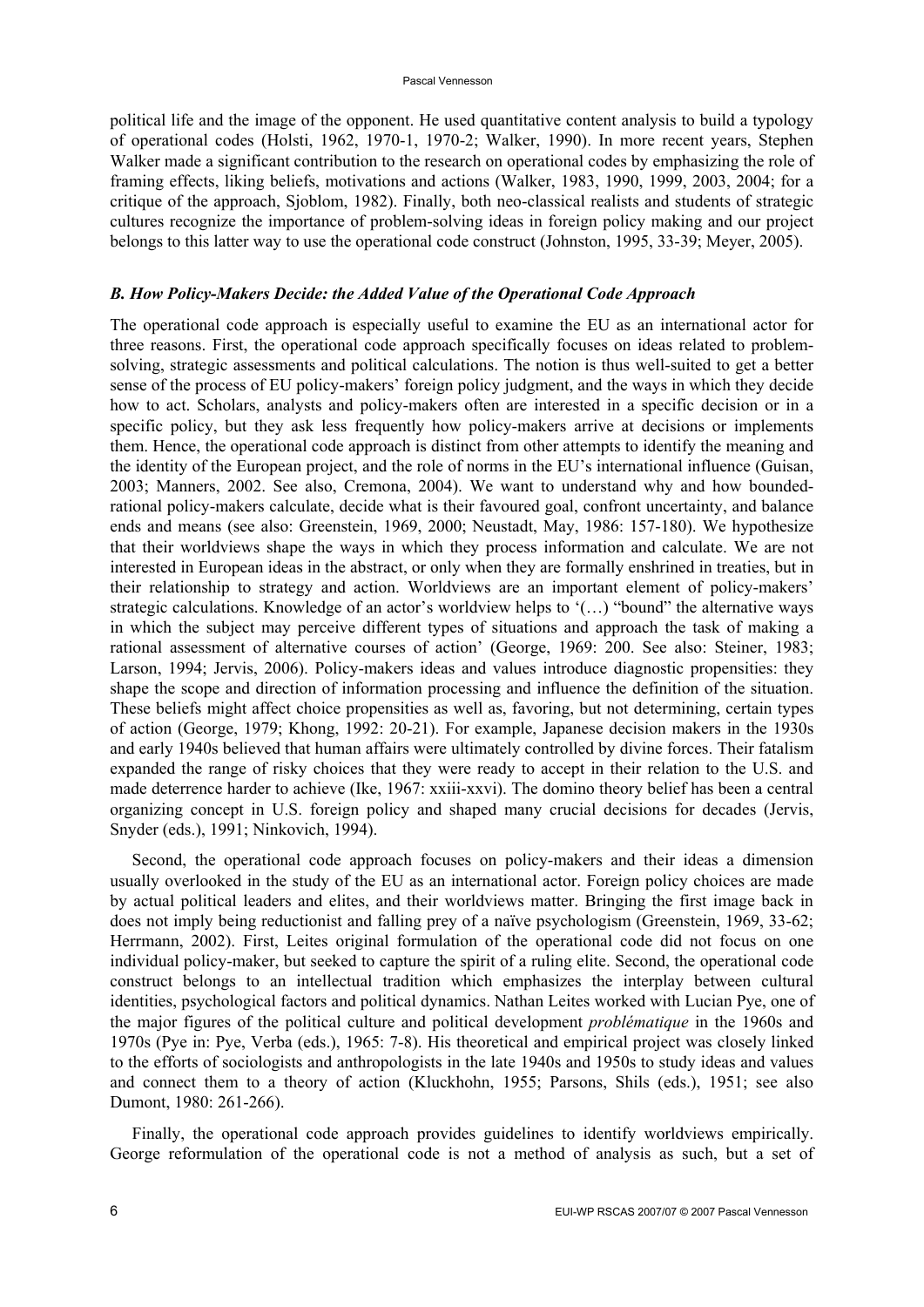questions. His framework is helpful because it indicates what to look for, even though how to look for and how to find remain flexible. We use as guidelines both set of questions suggested by George. However, regarding philosophical questions, we put the emphasis on the officials' answers specifically devoted to international relations and international politics. For example, regarding the essential nature of political life we give the answer of the actor to this broad question, but we ask as well if he/she has a specific conception of political life in international relations (which might be different from domestic politics). If officials do not talk explicitly about international relations, we explore the implications of their answers for international relations. Regarding instrumental questions, we proceed in a similar way by focusing on policy-makers images of the EU as an international actor (on national self-images, Kaplowitz, 1990). In sum, when we refer to EU officials' worldviews we focus more specifically on two aspects: their understanding of international relations and their conception of the EU as an international actor.

Our approach is qualitative and based on the interpretation of diverse empirical sources: speeches, biographical information, memoirs, press interviews and interviews either with the individuals or their close collaborators (on methodological difficulties associated to the study of belief systems, Larson, 1985, 1988). We examine not only the words they use, but their categories of thought, and their ideas and values. Foreign policy debates and decisions are not only a matter of rational discussion on the basis of objective categories. The categories themselves embedded in worldviews shape the debate about the right forms of international action. We also use IR theories to discuss the characteristics and limits of the European worldviews. These sources have different limits and the most obvious is that outside observers cannot be sure that EU officials really mean what they say. During the Vietnam War, for example, the public statements of policy-makers were regularly at odds with what they argued in private (Ellsberg, 1972: 52-71). Still, in numerous situations, the ideas publicly presented and argued by the officials represented what they meant. Policy-makers often believe in their myths, or are remarkably consistent in their uses of analogies in public and in private (Pakenham, 1973; Khong, 1992: 63; Bézès, 2000). Even when public discourses do not reflect genuine convictions, the fact that they are public creates a greater need for future consistency and generates constrains (Anderson, 1981). The public articulations of a given set of priorities, or of a set of values, make it more difficult to change of orientation or to adjust that position (Packenham, 1973: xix-xx). Furthermore, journalists, political opponents and interest groups constantly probe the consistency of political actor, remind them their past commitments and underline the gap between the expectations that were raised and the policy adopted. Finally, the EU officials' worldviews resonate with dominant values and political cultures in European societies (on these connections between societal identities and foreign policy decisions-making processes: Hopf, 2002). Our research takes as a starting point the need for a sympathetic and receptive examination of the ideas of the individuals who make the EU's foreign action.

# **III. The EU in World Politics: Power and Ideas**

#### *A. Is There a European Worldview?*

While we intend to show how, and why, the notion of European worldviews is useful, three objections might be raised at the onset. First, to what extent, and in what sense, are these worldviews 'European'? By 'European' we refer to the worldviews of EU officials and we focus on the European Union as an international actor. This choice does not imply that the EU is the only source of worldviews in Europe, only that it is a significant one which seeks to be unifying. We acknowledge that the worldviews of EU officials is partially shaped by ideas, values and norms that are prominent and influential in some member states, but less widespread or less officially endorsed in others. In short, the fact that there are different, partially overlapping, worldviews in Europe, does not mean that there are no efforts to build a genuinely European worldview. To what extent the worldviews of EU officials is genuinely 'European', and not the product of other sources like their national background, their role as a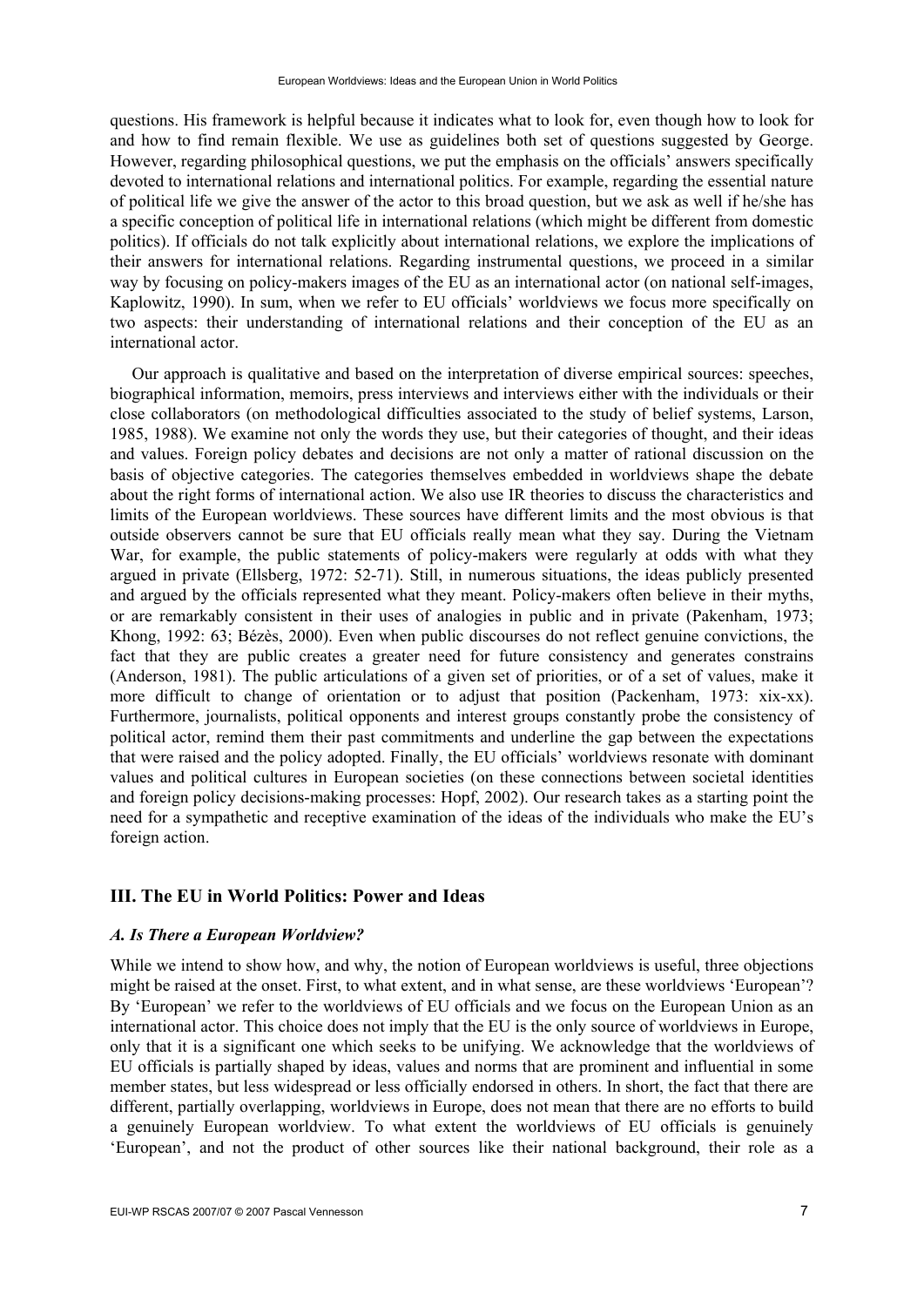representative of a bureaucracy or as an office-holder, their previous or current party affiliation, the kind of problems that they deal with on a daily basis, or their individual characteristics (gender, class, family, education, etc.)? We acknowledge that policy-makers' worldviews have multiple sources. Indeed, one reason for the difficulty to identify and to evaluate policy-makers' worldviews is that they are intertwined with other salient dimensions of political action. The personal character and professional experiences of each EU official, the specific institutional and legal characteristics of EU decision-making processes, and the international environment in which European actors act all shape their worldviews. No doubt, European problem-solving ideas do not float freely and each of these factors has a part to play in the shaping of the strategic ideas and key assumptions of EU policymakers (Risse-Kappen, 1995). Still, EU officials' worldviews cannot be reduced to them. A discussion of these factors would lead us in other directions and ultimately would downplay the specifically European characteristics of these worldviews. We show that many elements of these officials worldviews are widely shared in Europe, and we take seriously their conscious efforts to mould a distinctively European perspective as well. In sum, we are not only interested in European worldviews as if they were already fully constituted, but in policy-makers attempt at making, with varying degrees of success, a European worldview.

Second, is it a genuine worldview, or just a label covering a collection of disparate and contradictory beliefs that could provide the language to justify any conceivable calculations and decisions? Given the complexity of the EU institutional framework and the differences and disagreements among member states, EU policy-makers might be unable to articulate anything beyond ideas which only virtue is to be either different from the U.S., or so uncontroversial that they border the trivial because they represent the smallest common denominator within the EU. Hence, there might be less than meet the eyes in European worldviews. Ultimately, this is an empirical question. Our working hypothesis is that there is a significant measure of coherence in the European worldviews. For some policy-makers, like Robert Cooper for example, their ideas are diverse but not disparate and they constitute a largely coherent body of thought. Furthermore, we use worldviews (plural) because we allow for the existence of differences between the worldviews articulated by the EU officials which we shall discuss. In general, worldviews are rarely coherent or free of contradictions (Jervis, 2006: 648-649. For the case of German policy-makers from 1900 until 1918: Dehio, 1955). Policy-makers are constantly seeking out culturally resonant ideas for their own purpose, transposing ideas from one context to another and reconstructing meaning (Skowronek, 2006). In his seminal work Nathan Leites admitted that the Bolshevik operational code was ambiguous, inconsistent and incomplete (Leites, 1953: 17-18). This, however, did not prevent his effort to identify it in a systematic way and to probe its significance. Still, the notion of worldview implies something different from a collection of disparate ideas (Lakoff, 1995: 28). When do we know a worldview when we see one? To characterize EU officials' worldviews, we first explain why the different beliefs which EU officials hold fit together. Why are their positions on some issues related to positions on others? Is there a general idea that unifies the various beliefs, put some order among priorities, and shape their mode of reasoning? If so, what is it? Second, we attempt to understand what account for EU officials' topic choice, word choice, and discourse form. Finally, if European worldviews exist, are they unique, and uniquely European? Again, this is an important empirical question. We do not claim that the European worldviews are necessarily unique, nor that EU officials systematically invented new ideas. It is easy to find both international relations traditions (liberal and constructivist for instance, or functionalism) and foreign policy conceptions (in the United States, in the U.N. or in the WTO for instance) similar to this or that aspect of the European worldviews. Indeed, once these worldviews are better identified, it becomes possible to put them in a broader context and to situate them as a part of a broader category of liberal worldviews, for example.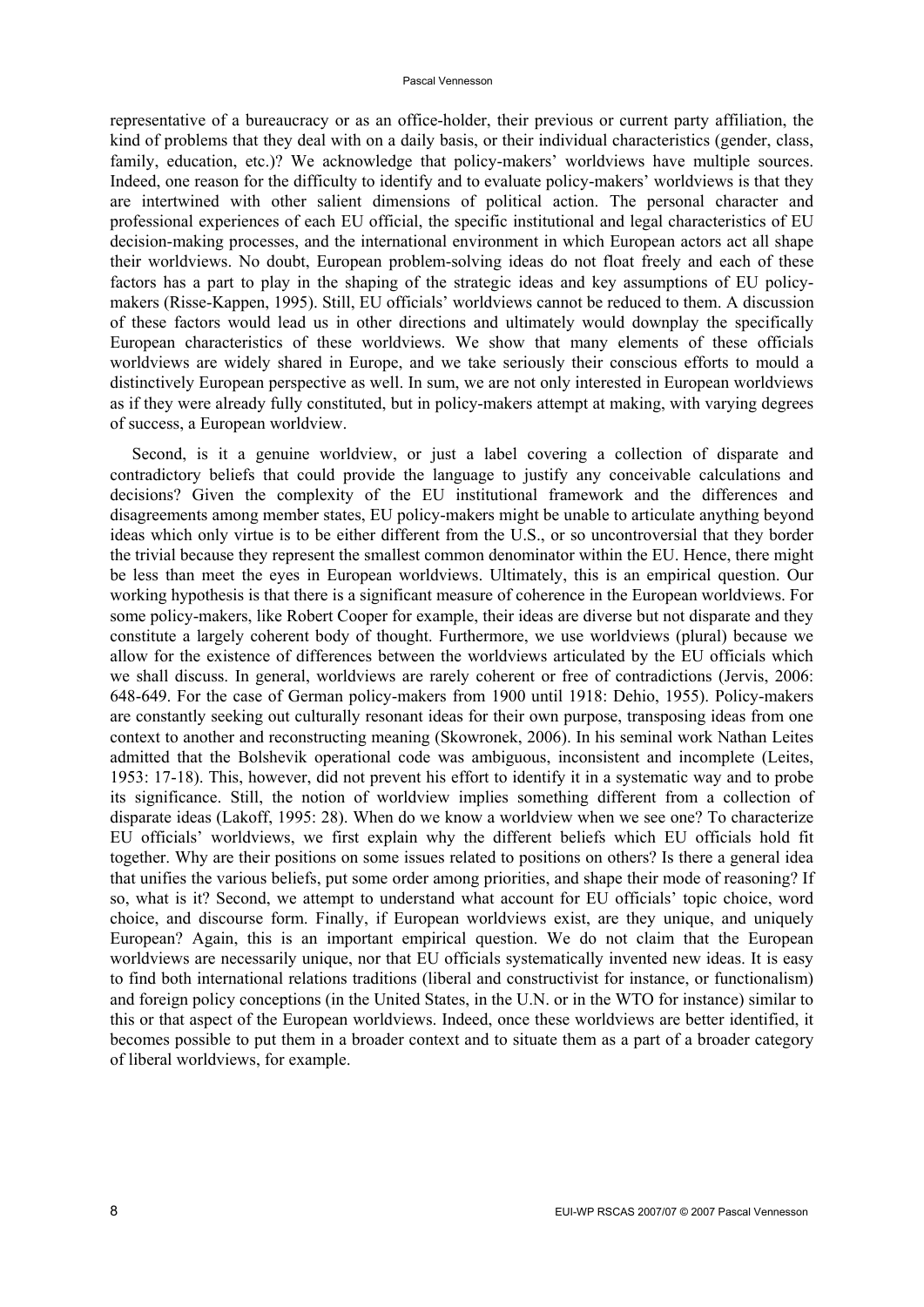#### *B. Worldviews and the Sources of the EU International Identity and Power*

In each paper, we suggest how circumstances, different types of material factors, interact with worldviews in powerful and innovative ways, and we point out that the 'operational code' approach is well-suited to go beyond the basic ideas-interests dichotomy (Bezès, 2000; Philpott, 2001: 53-54). First, a worldview is shaped by the social characteristics and personal beliefs of each individual. But for EU officials it is just as much a strategic calculation of political advantage. Social origins, personality, professional background and hopes can place limits on an official's capacity to hold and articulate a worldview. But a worldview is purposefully constructed related to political objectives and becomes a framing device. Second, the officials' bureaucratic knowledge and their capacity to skilfully navigate the complex EU institutional environment are likely to have an impact on their international performance. This is particularly significant because the international action the EU has specific characteristics since it is neither a nation-state nor an international organization. Its institutional situation is unusual, somewhat difficult to practice and to analyze in the existing categories of international relations. Yet institutional skills with a weak or ill-defined worldview and a foreign policy agenda could quickly unravel. On the other hand, a powerful foreign policy stand grounded in an articulated and attractive worldview could overcome some institutional limits. Third, a worldview is affected by the characteristics of the international context. It is, in part, a response to the global environment. But articulating a worldview is not just a consequence of international forces, it is an attempt to define what this international context is and, as such, it is an important element of the definition of the EU's international posture. Establish a common sense about what world politics is all about is a key aspect of political leadership. The international context is what European worldviews make of it.

For the EU, worldviews play two significant roles (on the roles of ideas: Yee, 1996; Philpott, 2001: 48-58). First, worldviews shape the identity of the EU as an international actor, and beyond the identity of the EU as such, these worldview directly or indirectly shape the European integration project. They contribute to define what the EU wants to accomplish in international politics and domestically. Since these worldviews are designed to persuade others, both other international actors, but also persuade actors and citizens within the EU, they are one of the international sources of the European construction. They are significant because the EU can value different roles for itself and value different things in, and for, international relations. We suggest that policy-makers are, in different ways and to different degrees, entrepreneurs of ideas. Either they create new ideas, or they invent to versions or new ways to use ideas. Second, these worldviews contribute to the EU's power in international relations. Policy-makers who have the capacity to articulate a worldview, to communicate it clearly, and to defend it as a whole and not just on an issue-by-issue basis, have a major asset in international politics. They seek to influence the inferences others are making about them and one way to do it is by affecting the images others have of them (Jervis, 1970, 1976). The ability of the EU to play a role in international politics is linked to the coherence of the ideological arguments used to rationalize and justify the EU's demands. For the EU, this degree of coherence has increased over time which indicates that EU officials are self-conscious about their worldview, and that they believe that it is indeed important to have one. The ability of the EU to present a coherent worldview provides a rationale for making demands, and helps to set the agenda. EU officials use the capacity of the EU to further the demands associated with their worldview. Success in foreign policy, the capacity to alter the behaviours and choices of other actors, to shape international regimes, to regulate international politics in a different is, at least partially, a function of a polity's ability to formulate a coherent system of ideas, which cements the unity of the policy and help to set the agenda for international negotiations. In addition, policy-makers use worldviews to shame and blame and impose reputation costs on others directly or indirectly. The influence of the worldview could be reversed however. When worldviews are explicit, other actors, domestically and internationally, can exploit contradictions, denounce hypocrisies and engage in symbolic coercion against the EU.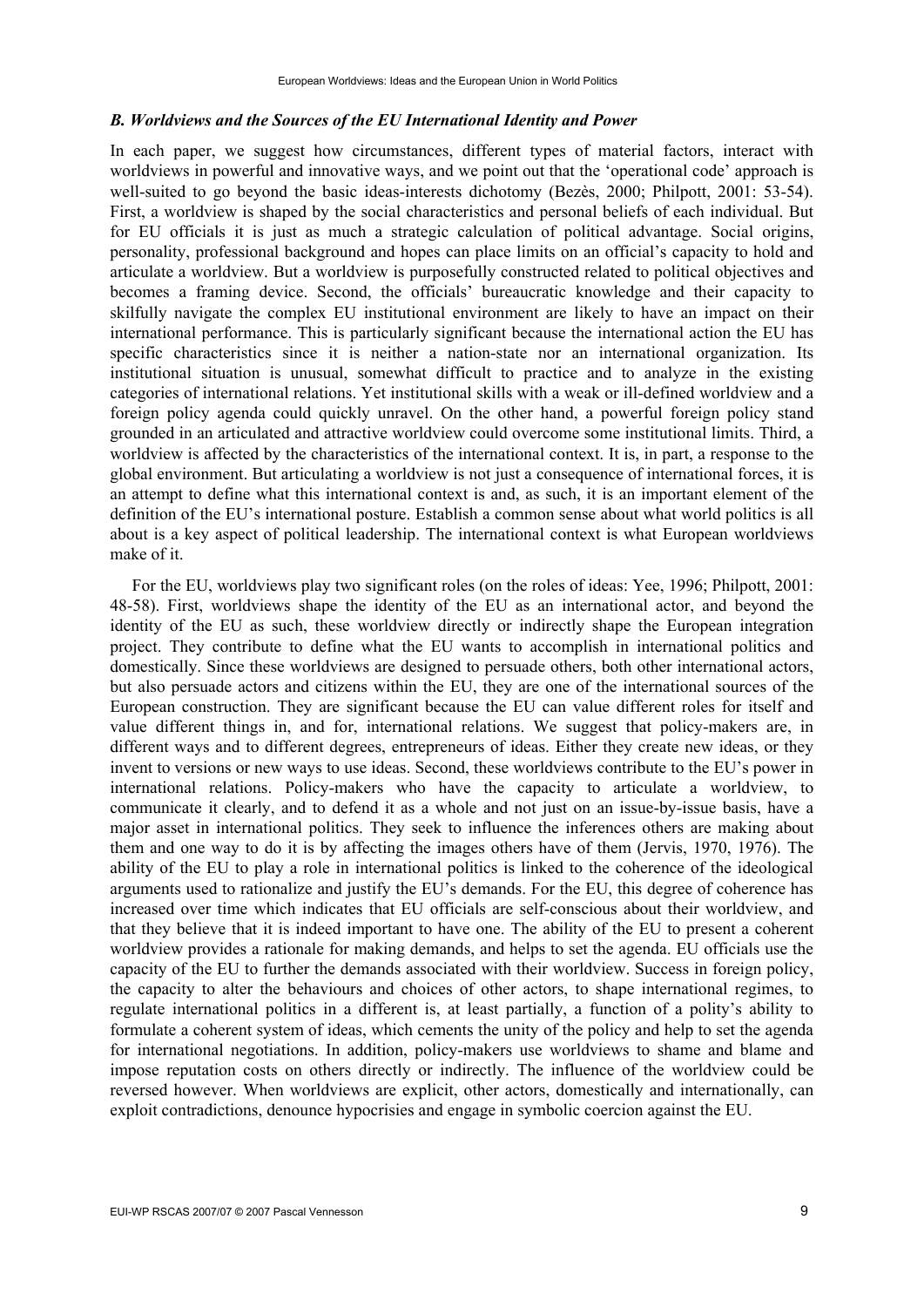# *C. The EU in World Politics: Academic Debates and Policy-Makers Conceptions*

The study of the EU's external relations is shaped by what we know about international politics and about the EU as an international actor. Yet, both the present characteristics of the international system, and the international role of the EU are deeply contested both analytically and normatively (on this issue, Wohlforth, 1993, 18-26). To what international system are EU officials responding? Should they see a unipolar or a multipolar distribution of power? Should they see the international environment in terms of balance of power, or should they focus instead on imperatives generated by global interdependence? We acknowledge that there is no straightforward answers to these questions because the nature of the international system is contested. And what is true of the international system is true of the EU in world politics as well. Should EU officials see the EU as a 'civilian power', as a 'normative power', as a 'soft power', as having no power at all, or as a complex combination of the above, depends on whether they consult Duchêne, Manners, Nye or Waltz. At the beginning of the 1970s, in an international context shaped by interdependence and *détente*, François Duchêne, then director of the International Institute for Strategic Studies and having previously worked for the CECA, suggested the notion of « civilian power » to characterize the EC's international role (Duchêne, 1973). For Duchêne, a civilian power Europe was distinct from two other potential models: the superpower Europe and the neutralist Europe. His conception was close to Karl Deutsch's security community but Deutsch was more interested by the relations between the members of the security community, than by their relations with the outside world. Duchêne thought that in ten or twenty years, the EC could become the first civilian power in the world. Even for great powers, he argued, security policy really aimed at influence the international milieu, particularly by developing international organizations to codify rights and guarantees. He saw military power as devaluated and the values of the Europeans as bourgeois's and a-military. Duchêne did not believe that the EC could become a great power because a federation, or a multi-level governance, would be impossible for nuclear weapons, and because its military capacity were relatively weak. Still, in his view, the EC could « domesticate » inter-states relations by approaching international issues with approaches so far associated to domestic politics: rule of law, common responsibility, contractualism. In a global economy, the rule of law should prevail between nations, and not only within them. Partially inspired by Duchêne, Ian Manners argued that the EU was neither a « civilian power », nor a « military power » but a « normative power ». Its involvement in global causes, like the abolition of the death penalty, created new forms of influence which were not easily captured by state-centric approaches (Manners, 2002). Finally, while Joseph Nye originally developed the notion of « soft power » about the U.S. to criticize the declinist argument at the end of the 1980s, particularly Paul Kennedy's, it became more and more common to qualify the EU as a « soft power » (Nye, 2004).

# **Conclusion: Extensions and Policy Implications**

The European Worldviews project seeks to deal with questions which have been neglected in the researches dealing with the EU as an international actor. Hence, further inquiries are needed and can take several directions. First, the number of EU officials included in the analysis can, and should, be enlarged. The President of the Commission and other commissioners would be obvious choices, but other officials could be included as well, like some members of the European Parliament. Second, the question of the transformation of European worldviews could be tackled by including former Commissioners like Pascal Lamy and Chris Patten for example. Third, by extending the area covered in this way we could provide a better comparison between policy domains and geographical areas. Fourth, the question of the sources of policy-makers ideas, and of the interaction between their ideas and social sciences knowledge would make sense as well. In this regard, the role of 'think tanks' could be of interest. Fifth, outside perceptions of European worldviews as well as the relation between European worldviews and other worldviews are important questions, especially when they are examined on the basis of specific case studies in which one can check the connection between ideas and their implementation. Finally, from a theoretical and empirical point of view, it is important to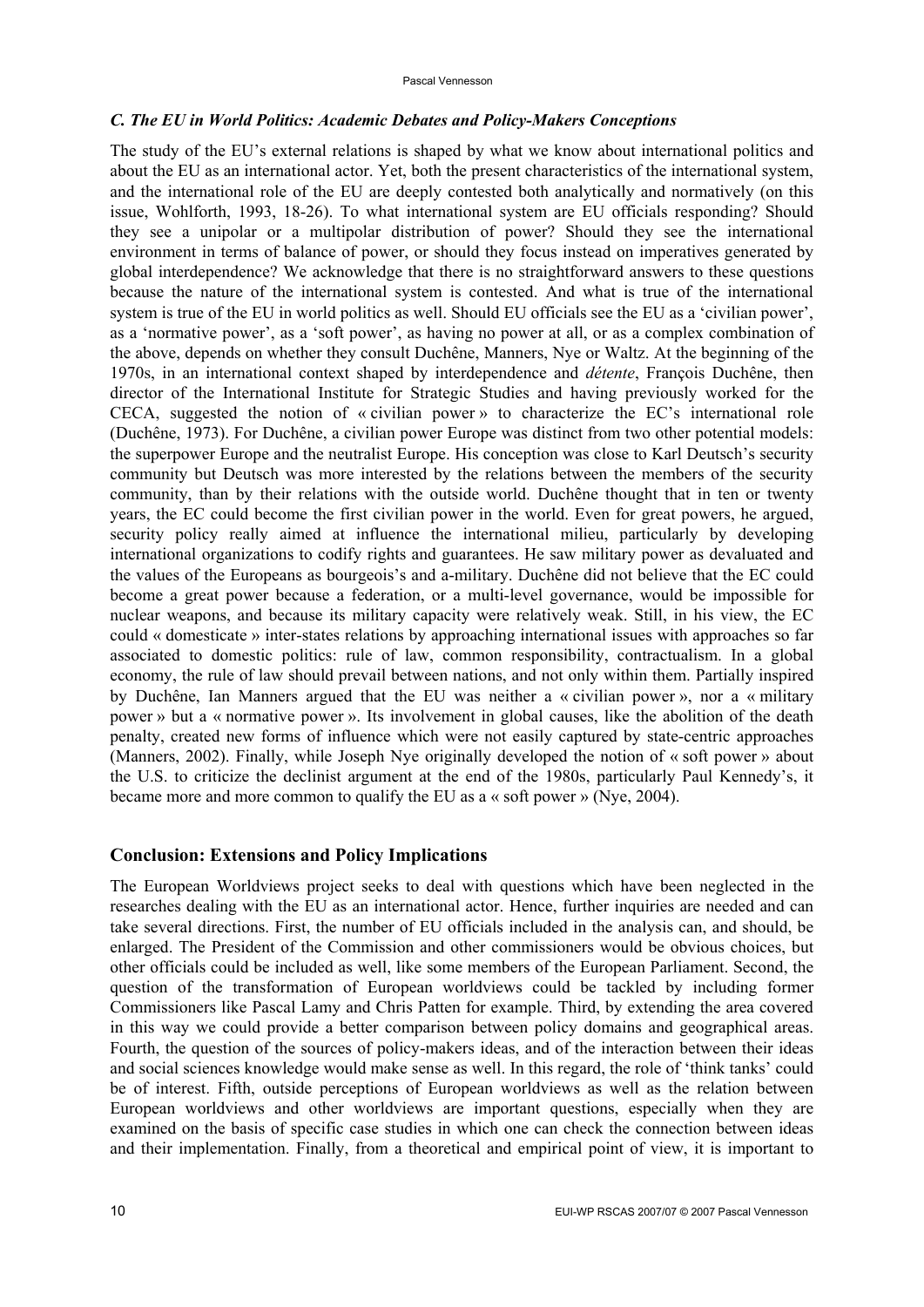improve the 'operational code' approach in order to evaluate worldviews in a more systematic way. In the literature on the 'operational code' the specific and original contribution of Nathan Leites has been blurred and, to a certain extent, forgotten. This is unfortunate since his seminal work made a significant contribution. Revisiting the specific contribution of Nathan Leites to the notion of 'operational code', the theoretical and methodological debates that it raised and its current relevance would enrich the existing debates, often reduced to discussions of methodological techniques. Furthermore, the work of George Lakoff would be a promising starting point (Lakoff, 1987, 1995). To identify the main categories used by EU officials in their reasoning about international relations, we could complement George's questions and add the following (these elements are freely adapted from Lakoff, 1995: 8-11): What are the typical international actors and situations? What are the ideal international actor and situation? What are the anti-ideal actors and situations? What are their international stereotypes? (The warmonger American, for example)? What are their salient, memorable, examples of international events? (for example: lack of forceful action in Ex-Yugoslavia, division over Iraq in 2003) What are the essential properties of international actors and events? A worldview is based on a number of fixed major categories. It would then become possible to identify the EU categories of appropriate international action. These categories provide a simplified, conventional way of putting the worldview into practice. Many aspects of foreign policy would look different through these lenses. It would also become possible to identify who is, for EU officials, the model international actor, as well as the anti-ideal actors: those who violate the above categories.

Finally, our enquiry has potential policy implications both external – regarding the EU's power and influence --, and internal, on the domestic accountability of policy-makers' action. Citizens, journalists and activists have raised important concerns about the democratic accountability of EU's decisions and policies in various areas, and especially in foreign affairs. Within member states, public information on the worldviews of policy-makers, while far from adequate, is generally more widely available than at the EU level. Electoral campaigns, for instance, provide incentives to identify political leaders' worldviews, and expose and discuss the characteristics and potential contradictions of competing worldviews. By contrast, EU officials do not have the same incentives to discuss their worldviews openly. Yet, citizens, journalists or members of the European Parliament can find themselves in the position to probe and test the position of Commissioners and other EU officials regarding international affairs. One of their goals can be to discover from their statements whether EU officials have conception of international relations and of Europe's international role that can filter out national and partisan commitments and policy preferences when they decide what the international context requires. To probe and test as effectively as possible, the counter-powers should encourage candidates to official positions, as well as officials, to lay out their conceptions and convictions, if they have any, about international relations and Europe's international role. It would not be sufficient for officials to claim a robust pragmatism and a willingness to act in the interest of the EU. Their effort to articulate a worldview would not become an academic straitjacket making the specific circumstances of a foreign policy decision and its practical consequences irrelevant. A worldview can show how the characteristics and the consequences of a choice are relevant. In sum, we see these papers as an early step in a systematic analysis of European worldviews that has the potential to make an important contribution to the study of the EU in world politics, and ultimately to the study of the EU as such.

Pascal Vennesson Joint Chair - RSCAS/Social and Political Sciences Department European University Institute pascal.vennesson@eui.eu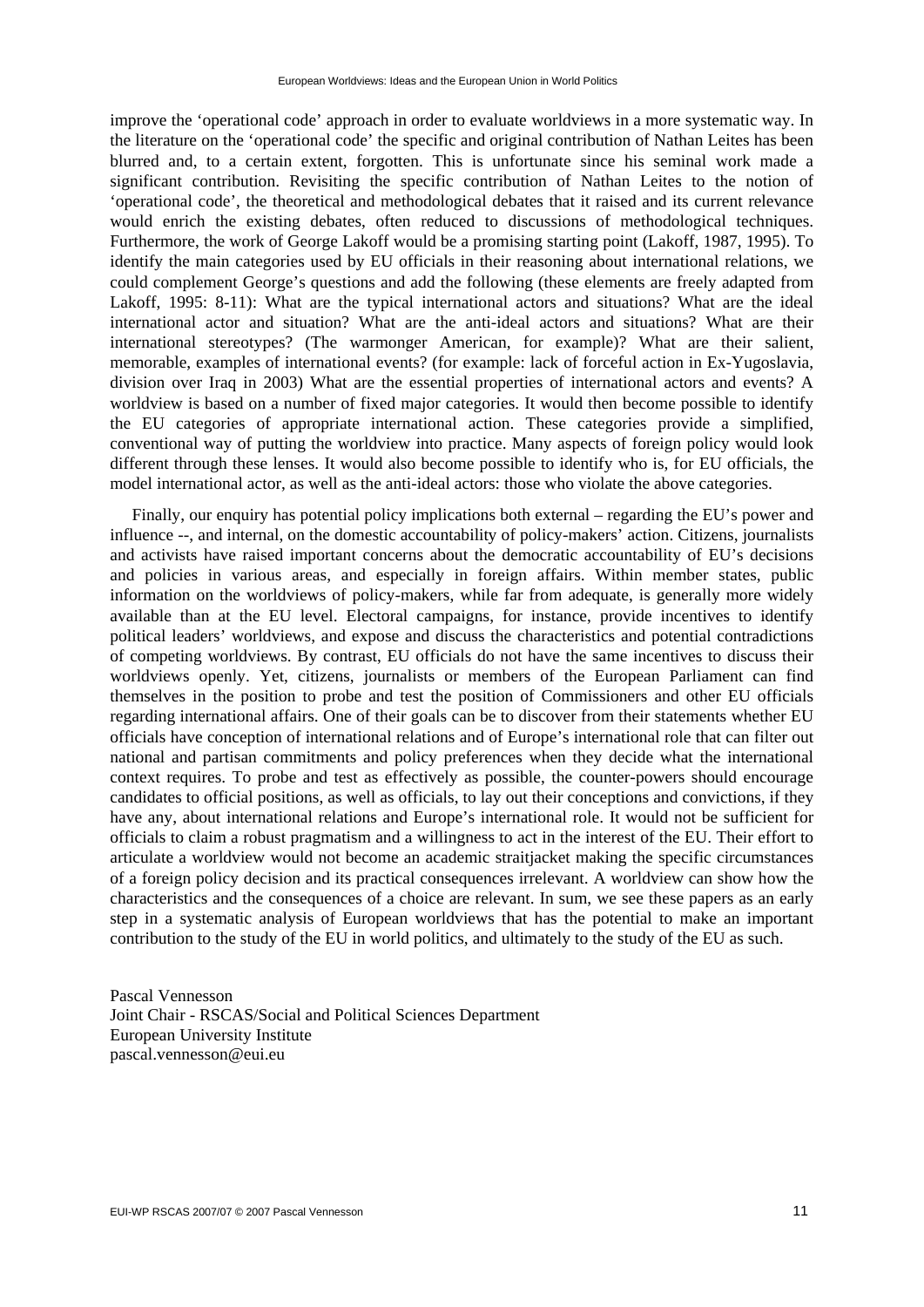# **Annex**

# **The Operational Code: Alexander George's questions (George, 1969: 201-216):**

#### *Philosophical content of the operational code:*

1 / What is the 'essential' nature of political life? Is the political universe essentially one of harmony or conflict? What is the fundamental character of one's political opponents? 2/ What are the prospects for the eventual realization of one's fundamental political values and aspirations? Can one be optimistic, or must one be pessimistic on this score; and in what respects the one and/or the other? 3 / Is the political future predictable? In what sense and to what extent? 4 / How much 'control' or 'mastery' can one have over historical development? What is one's role in 'moving' and 'shaping' history in the desired direction? 5 / What is the role of 'chance' in human affairs and in historical development?

#### *Instrumental beliefs in an operational code:*

1 / What is the best approach for selecting goals or objectives for political action? 2 / How are the goals for action pursued more effectively? 3 / How are the risks of political action calculated, controlled, and accepted? 4 / What is the best 'timing' of action to advance one's interest? 5 / What is the utility and role of different means for advancing one's interests?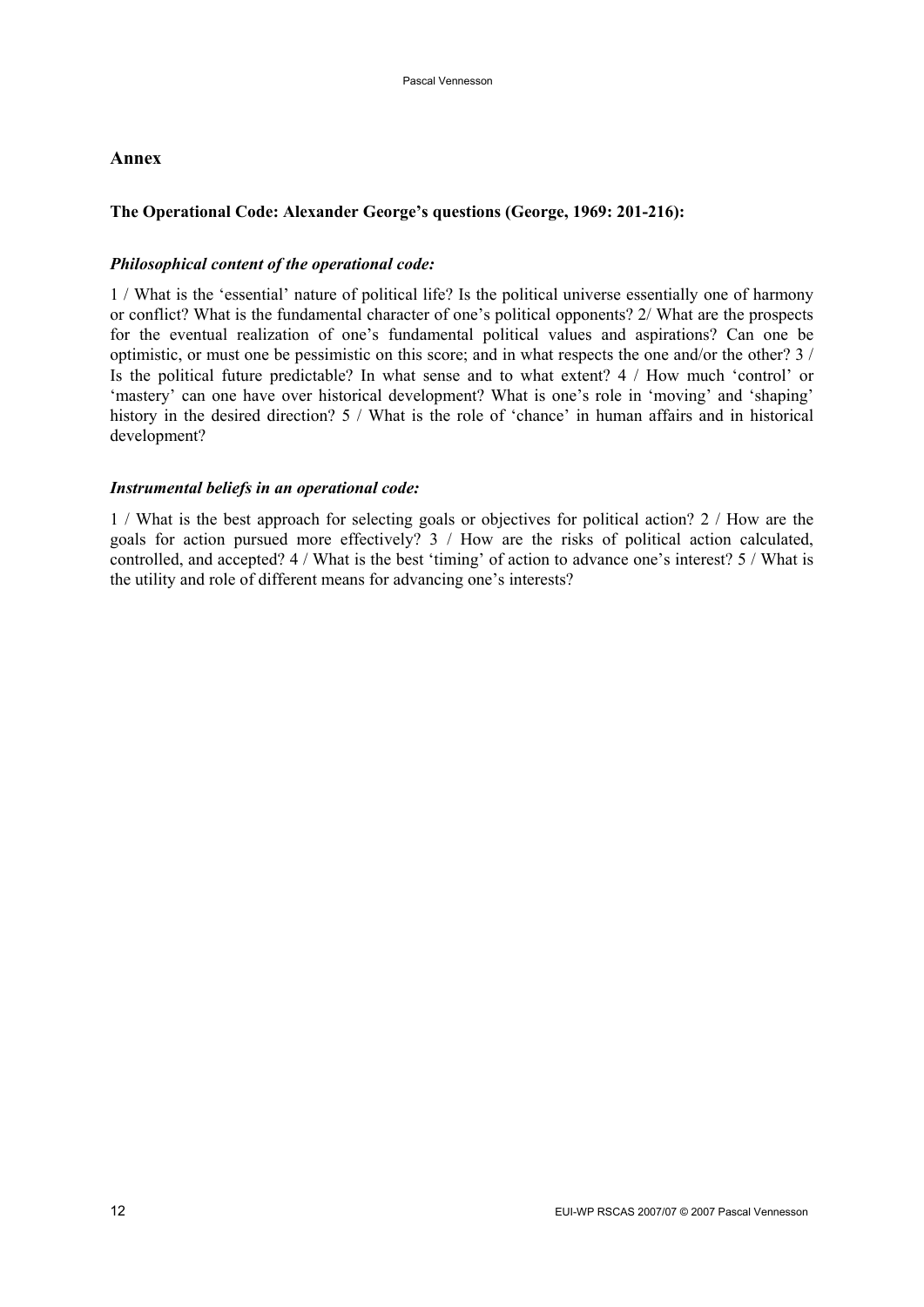# **Bibliography**

- Anderson, P. A. 1981. 'Justifications and Precedents as Constraints in Foreign Policy Decision-Making', *American Journal of Political Science*, 25 (4), pp. 738-761.
- Bezès, P. 2000. « Les Hauts-fonctionnaires croient-ils à leurs mythes ? L'apport des approches cognitives à l'analyse des engagements dans les politiques de réforme de l'Etat. Quelques exemples français (1988-1997) », *Revue française de science politique,* 50 (2), pp. 307-332.
- Byman, D. and Pollack, K. M. 2001. 'Let Us Now Praise Great Men: Bringing the Statesman Back In', *International Security,* 25 (4), pp. 107-146.
- Byman, D., Pollack, K. M., Parasiliti, A. 2001. 'Correspondondence The First Image Revisited', *International Security,* 26 (2), pp. 166-169.
- Cremona, M. 2004. 'The Union as a Global Actor: Roles, Models and Identity', *Common Market Law Review,* 41, pp. 553-573.
- Dehio, L. 1965 [1<sup>st</sup> ed. 1955]. 'Thoughts on Germany's Mission, 1900-1918', in: *Germany and World Politics in the Twentieth Century.* New York: Alfred A. Knopf.
- Duchêne, F. 1972. 'Europe in World Peace', in: R. Mayne, ed., *Europe Tomorrow.* Londres: Fontana-Collins, pp. 32-49.
- Dumont, L. 1985 [1<sup>st</sup> ed. 1980]. 'La valeur chez les modernes et chez les autres', in: L. Dumont, *Essais sur l'individualisme. Une perspective anthropologique sur l'idéologie moderne.* Paris: Points-Seuil-Essais.
- Ellsberg, D. 1971. *Papers on the War.* New York: Simon & Schuster.
- Feng, H. 2005. 'The Operational Code of Mao Zedong: Defensive or Offensive Realist?', *Security Studies,* 14 (4), pp. 637-662.
- Friedberg, A. L. 1988. The Weary Titan. Britain and the Experience of Relative Decline, 1895-1905. Princeton, N.J.: Princeton University Press.
- Gaddis, J. L. 1982. Strategies of Containment. A Critical Appraisal of Postwar American National Security Policy. Oxford: Oxford University Press.
- George, A. 1969. 'The "Operational Code": A Neglected Approach to the Study of Political Leaders and Decision-Making', *International Studies Quarterly,* 13 (2), pp. 190-222.
- George, A. 1979. 'The Causal Nexus Between Cognitive Beliefs and Decision Making Behavior: the "Operational Code" Belief System' in: L. Falkowski (ed.), *Psychological Models in International Politics.* Boulder, CO: Westview Press, pp. 95-124.
- George, A. 1980. Presidential Decisionmaking in Foreign Policy: The Effective Use of Information and Advice. Boulder, Colo: Westview Press.
- Goldgeier, J. M. 1997. 'Psychology and Security', *Security Studies,* 6 (4), Summer, pp. 137-166.
- Greenstein, F. I. 1969 (2<sup>nd</sup> ed. 1975). Personality and Politics. Problems of Evidence, Inference, and Conceptualization. New York: W.W. Norton & Company.
- Greenstein, F. I. 2000 (2nd ed. 2001). *The Presidential Difference: Leadership Style from FDR to Clinton.* Princeton, N.J.: Princeton University Press.
- Guisan, C. 2003. Un sens à l'Europe. Gagner la paix (1950-2003). Paris: Odile Jacob.
- Hart, P, Stern, H. K., Sundelius, B. (eds) 1997. *Beyond Groupthink: Political Group Dynamics and Foreign Policy-Making.* Ann Arbor: University of Michigan Press.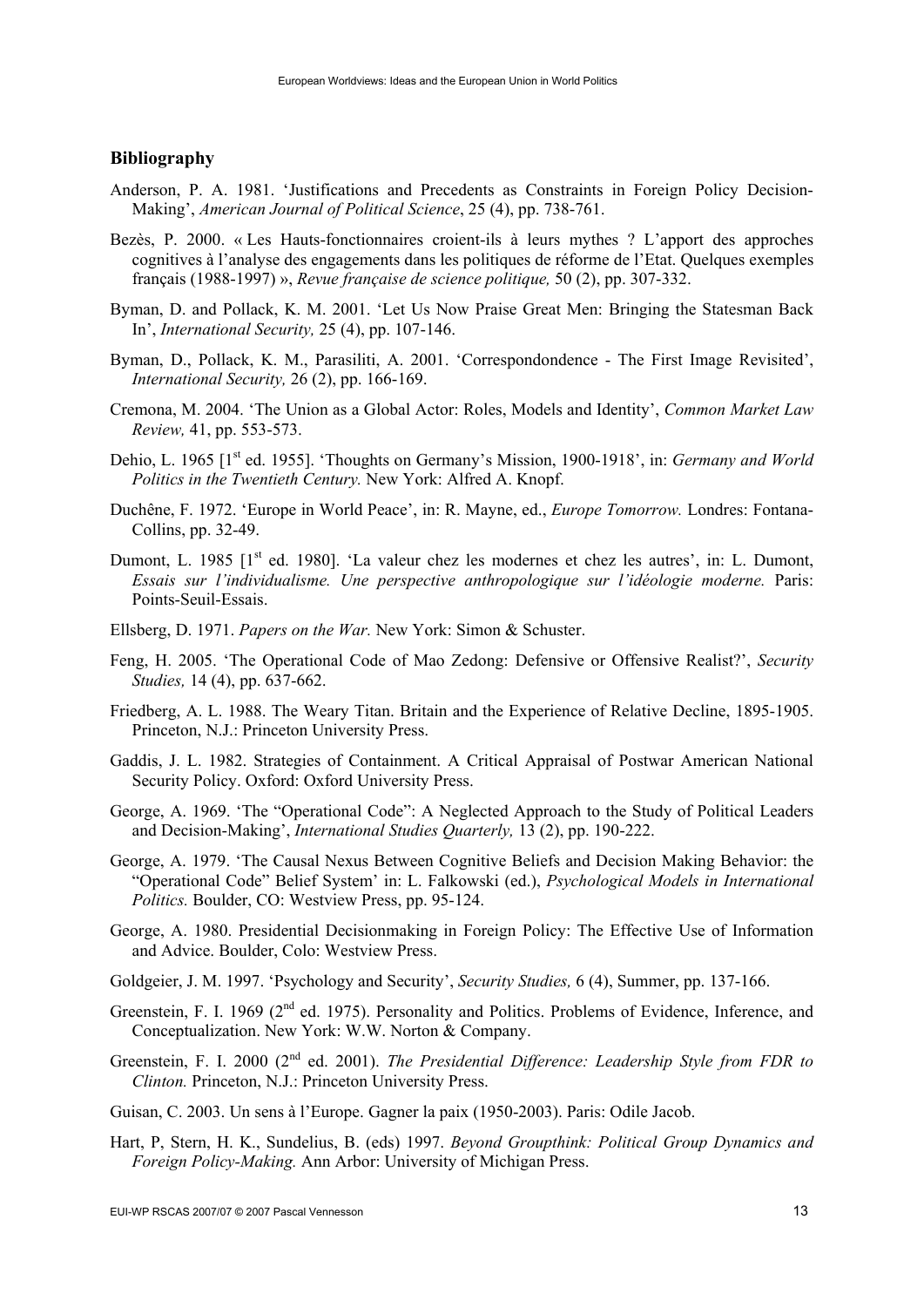- Herrmann, R. K. 1995. 'Conclusions: The End of the Cold War What Have We Learned?', in: R. N. Lebow, T. Risse-Kappen (eds.), *International Relations Theory and the End of the Cold War.* New York: Columbia University Press, pp. 259-284.
- Herrmann, R. K. 2002. « Linking Theory to Evidence in International Relations », in: W. Carlsnaes, T. Risse, B. A. Simmons (eds.), *Handbook of International Relations.* London: Sage.
- Hill, C. and Smith, M. 2005. 'International Relations and the European Union: Themes and Issues', in: C. Hill and M. Smith (eds.), *International Relations and the European Union.* Oxford: Oxford University Press.
- Hirschman, A. O. 1963 (3<sup>rd</sup>. ed. 1993). Journeys Toward Progress. Studies of Economic Policy-Making in Latin America. Boulder, CO: Westview Press.
- Holsti, O. R. 1962. 'The belief system and national images: a case study', *Journal of Conflict Resolution,* 4, pp. 244-252.
- Holsti, O. R. 1970. « The « Operational code » approach to the study of political leaders: John Foster Dulles' philosophical and instrumental beliefs', *Canadian Journal of Political Science*, 3.
- Holsti, O. R. 1970. 'National Role Conception in the Study of Foreign Policy', *International Studies Quarterly,* 14.
- Hooghe, L. 2001. The European Commission and the Integration of Europe. Images of Governance. Cambridge: Cambridge University Press.
- Hopf, T. 2002. Social Construction of International Politics: Identities and Foreign Policies, Moscow 1955 and 1999. Ithaca, NY.: Cornell University Press.
- Ike, N. 1967. Japan's Decision for War. Records of the 1941 Policy Conferences. Stanford, CA: Stanford University Press.
- Jäckel, E. 1981 (1<sup>st</sup>. ed. 1969). *Hitler's Worldview: A Blueprint for Power*. Cambridge, Mass.: Harvard University Press.
- Jervis, R. 1989 (1<sup>st</sup>. ed. 1970). *The Logic of Images in International Relations*. New York: Columbia University Press.
- Jervis, R. 1976. *Perception and Misperception in International Politics.* Princeton, N.J.: Princeton University Press.
- Jervis, R. and Snyder, J. (eds.) 1991. Dominoes and Bandwagons. Strategic Beliefs and Great Power Competition in the Eurasian Rimland. Oxford: Oxford University Press.
- Jervis, R. 2006. 'Understanding Beliefs,' *Political Psychology,* 27 (5), 2006, pp. 641-663.
- Joana, J. and Smith, A. 2002. Les commissaires européens. Technocrates, diplomates ou politiques ? Paris: Presses de Sciences-Po.
- Johnston, A. I. 1995. Cultural Realism. Strategic Culture and Grand Strategy in Chinese History. Princeton, N.J.: Princeton University Press.
- Kaplowitz, N. 1990. 'National Self-Images, Perception of Enemies, and Conflict strategies: Psychopolitical Dimensions of International Relations', *Political Psychology,* 11 (1), pp. 39-82.
- Khong, Y. F. 1992. Analogies at War: Korea, Munich, Dien Bien Phu, and the Vietnam Decision of 1965. Princeton, N.J.: Princeton University Press.
- Lakoff, G. 1990 [1<sup>st</sup> ed. 1987]. *Women, Fire, and Dangerous Things. What Categories Reveal about the Mind.* Chicago: The University of Chicago Press.
- Lakoff, G. 1995. *Moral Politics. What Conservatives Know That Liberals Don't.* Chicago: The University of Chicago Press.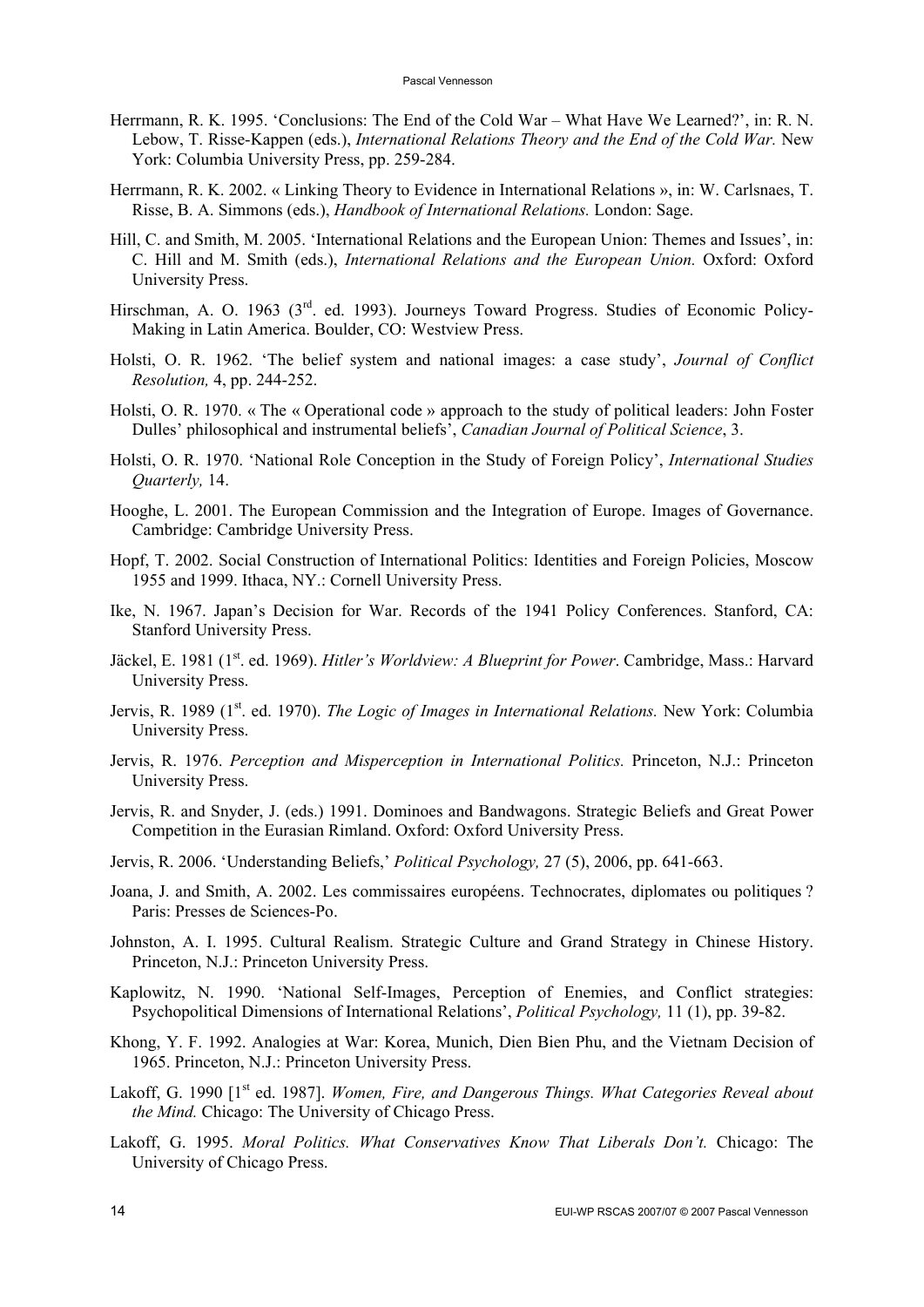- Larson, D. W. 1985. *Origins of Containment. A Psychological Explanation.* Princeton, N.J.: Princeton University Press.
- Larson, D. W. 1988. 'Problems of Content Analysis in Foreign-Policy Research: Notes from the Study of the Origins of Cold War Belief Systems', *International Studies Quarterly,* 32 (2), pp. 241-255.
- Larson, D. W. 1994. 'The role of belief system and schemas in foreign policy decision-making', *Political Psychology,* 15, pp. 17-34.
- Leites, N. 1950. « Aspects of Politburo Behavior », *World Politics,* 2 (4), pp. 249-259.
- Leites, N. 1951. *The Operational Code of the Politburo.* New York: McGraw-Hill.
- Leites, N. 1952. 'The Politburo Through Western Eyes', *World Politics,* 4 (2), pp. 159-185.
- Leites, N. 1953. *A Study of Bolshevism.* Glencoe: The Free Press.
- Leites, N. and Bernaut, E. 1954. *Ritual of Liquidation: The Case of the Moscow Trials.* Glencoe, Ill.: The Free Press.
- Leites, N. 1982. *Soviet Style in War.* New York: Crane Russak.
- Manners, I. 2002. 'Normative Power Europe: A Contradiction in Terms?', *The Journal of Common Market Studies,* 40 (2), pp. 235-58.
- May, E. R. 1962. 'The Nature of Foreign Policy: The Calculated versus the Axiomatic', *Daedalus,* 91 (4), pp. 653-667.
- May, E. R. 2001 (1<sup>st</sup> ed. 2000). *Strange Victory. Hitler's Conquest of France*. New York: Hill and Wang.
- Mercer, J. 1996. *Reputation and International Politics.* Ithaca, NY: Cornell University Press.
- Meyer, C. O. 2005. 'Convergence Toward a European Strategic Culture? A Constructivist Framework for Explaining Changing Norms', *European Journal of International Relations,* 11 (4), 523-549.
- Neustadt, R. E. and May, E. R. 1986. *Thinking in Time. The Uses of History for Decision-Makers.*  New York: The Free Press.
- Ninkovich, F. 1989. « Interests and Discourse in Diplomatic History », *Diplomatic History,* 13, Spring, pp. 135-160.
- Ninkovich, F. 1994. Modernity and Power. A History of the Domino Theory in the Twentieth Century. Chicago: The University of Chicago Press.
- Nye, J. S. Jr. 2004. Soft Power. The Means to Success in World Politics. New York: Public Affairs.
- Parsons, T and Shils, E. A. (eds.) 1962 (1<sup>st</sup>. ed. 1951). Toward A General Theory of Action. Theoretical Foundations for the Social Sciences. New York: Torchbooks.
- Parsons, C. 2003. *A Certain Idea of Europe.* Ithaca, N.Y.: Cornell University Press.
- Philpott, D. 2001. Revolutions in Sovereignty. How Ideas Shaped Modern International Relations. Princeton, N.J.: Princeton University Press.
- Pye, L. W. 1972 [1<sup>st</sup> ed. 1965]. 'Introduction: Political Culture and Political Development', in: L. W. Pye and S. Verba (eds.), *Political Culture and Political Development.* Princeton, N.J.: Princeton University Press, pp. 3-26.
- Risse-Kappen, T. 1995. 'Ideas Do Not Float Freely: Transnational Coalitions, Domestic Structures, and the End of the Cold War', in: R. N. Lebow, T. Risse-Kappen (eds.), *International Relations Theory and the End of the Cold War.* New York: Columbia University Press, pp. 187-222.